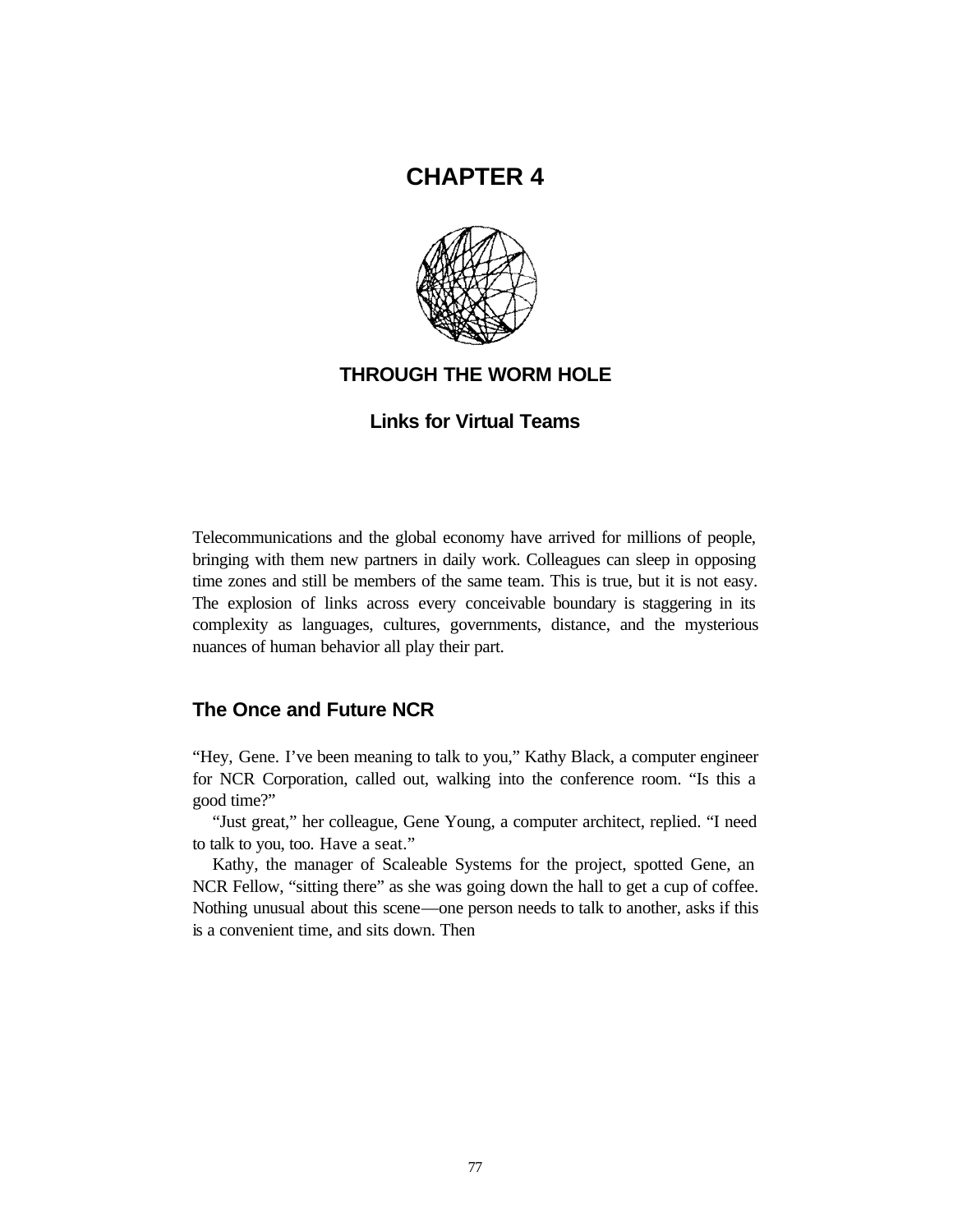why are the words "sitting there" in quotation marks? Because Kathy was in San Diego, California, and Gene was in Columbia, South Carolina, and suddenly they were both sitting down at the same table. Is this possible?

Not literally, but almost. Kathy and Gene, both members of the same team, worked together on a daily basis even though a continent separated them. They discussed strategy, argued points, solved problems, made presentations, exchanged documents, used flip charts, and shared files. Nor did they work only with each other. Their project colleagues numbered more than 1000 who worked for more than 11 months in three locations (including Naperville, Illinois) to develop a next-generation computer system.

The three-site virtual team was connected by a high-speed, fullbandwidth continuously available audio/video/data  $link<sup>1</sup>$  that they affectionately nicknamed "the Worm Hole." The Worm Hole—think of it as "a portal of instant transport from one place in the universe to another"— comes from the Star *Trek* TV show *Deep Space Nine,* which suggests such an intergalactic phenomenon in its opening credits sequence.

#### *Making Its Mark with WorIdMark*

Kathy and Gene and their colleagues were all members of Dayton, Ohio, based NCR's new product development team for its WorldMarkTM line of enterprise computer servers. These servers are today what mainframe computers used to be—places that house massive amounts of data and shared software made available to myriad individual users (known in the computer trade as clients).

The WorldMark development process accomplished something that few technology projects do: It met the market four months ahead of schedule. (So frequent are delays in technology development that there is no commonly used word to describe a project which does the opposite of "slip.") WorldMark is a great example of a globally distributed, cross-organizational virtual team. Guided by a clear purpose, the team used the most advanced communication links that we have encountered in the course of our research.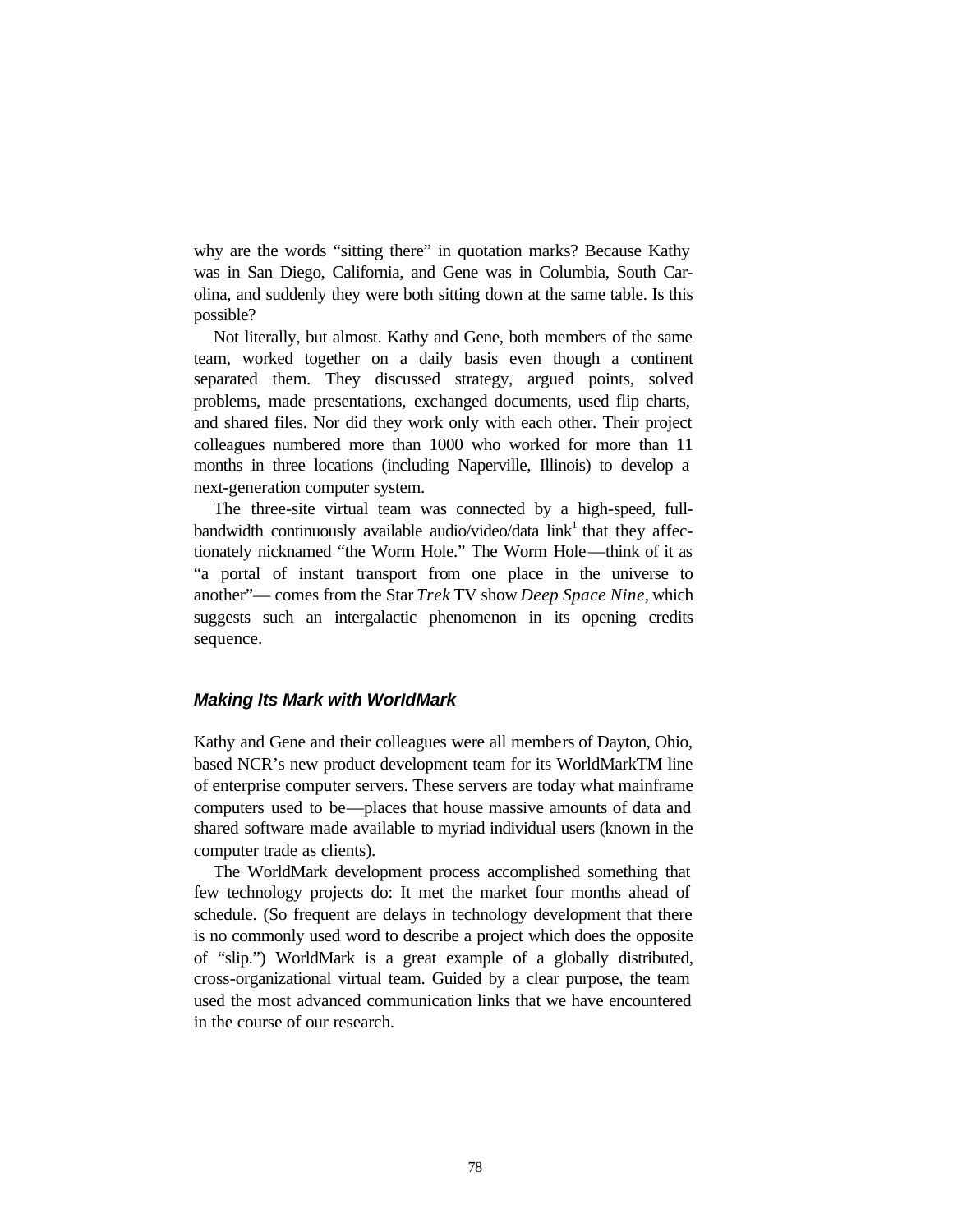WorldMark's product family spanned, rather than simply filled, major market segments. The product can scale from relatively small computer configurations that link a few processors (the chips that are the computer's brains) to huge ones—very large scale massively parallel processors. Such behemoths can only be meaningfully described to lay people by the weight of the disks they use: In 1996, its 11 terabyte (a million megabytes) version weighed 20 tons. Such "terabrutes," as the NCR people jokingly call them, are used in organizations that manage massive amounts of data, such as banks, large retailers, telecommunications companies, and other organizations with global data infrastructures.

For NCR, the development of the WorldMark line turned into an epic project for the rebirth of the company. Founded in 1884 as the National Cash Register Company, the maker of the first mechanical point-of-sale devices initially got into the computer business in 1952. AT&T acquired the company in 1991, renaming it AT&T Global Information Solutions (GIS) in 1994. When AT&T announced its decision to break up into three separate companies in 1995, it named GIS as one of the units to be spun off. It would become an independent publicly traded unit—as the "once and future" NCR. While renewed independence was appealing to NCR and its newly named chairman and CEO Lars Nyberg, its corporate challenge was considerable. With 1995 losses of \$722 million, NCR was looking to WorldMark along with several other initiatives to help return the company to growth and profitability.

It did. By the second quarter of 1996, NCR returned to profitability, reporting operating income of \$29 million by the third quarter. The company appeared to be on the upswing. WorldMark's expedited entry into the highly competitive computer server market was a significant contributor to increased revenues. It represented both a process and a product success.

## *Instant Communication Through the Worm Hole*

"We used various communications mechanisms to keep this very, very far flung team together," says Dennis Roberson, chief technology officer and NCR senior vice president. "The activities between San Diego,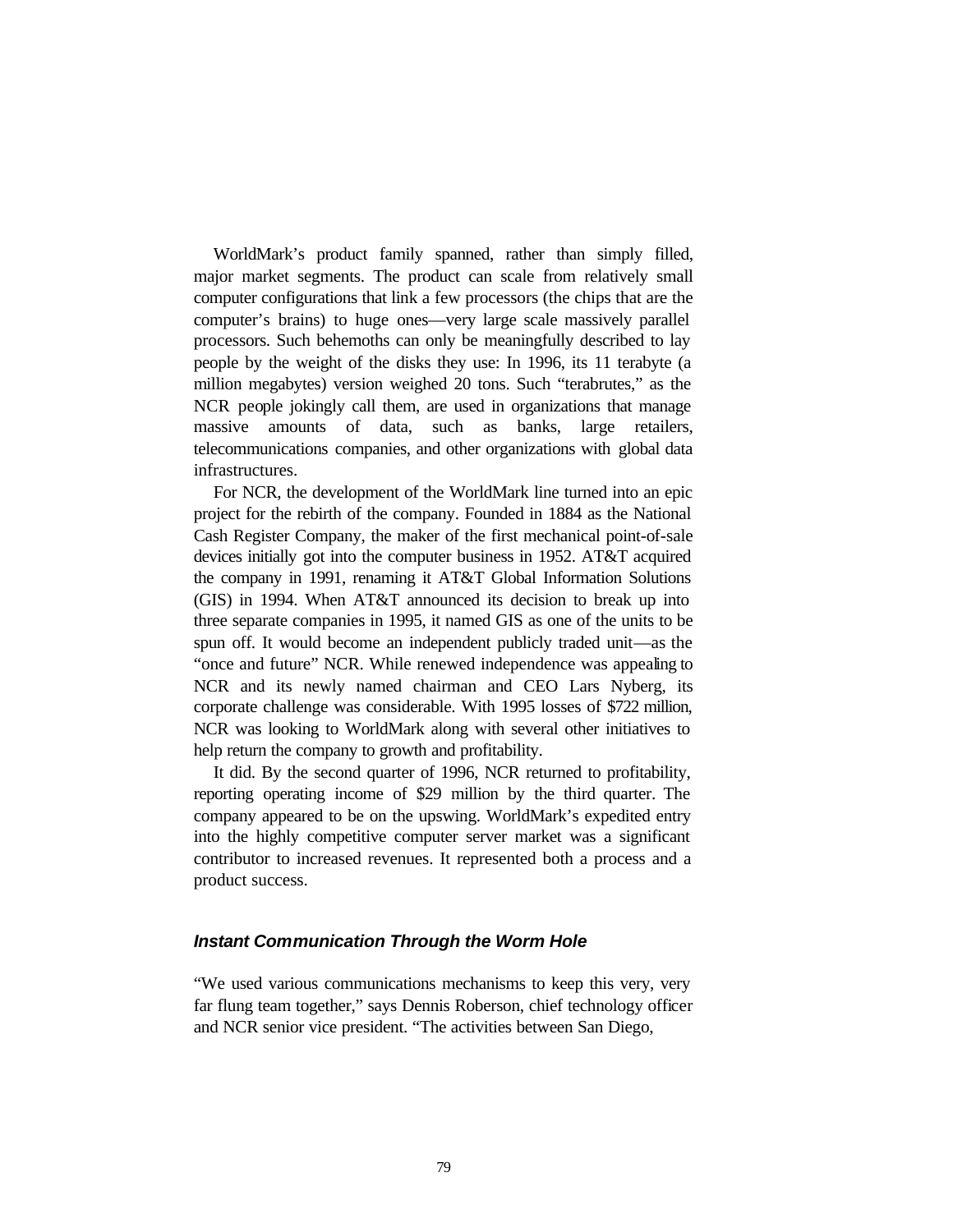Columbia, and Naperville in particular were kept together through the Worm Hole."

Roberson is a veteran of 25 years of doing projects involving people situated in geographically separate locations. "Misunderstandings are always a part of it," he says. "They are something you have to work very hard to fix from a management standpoint. In projects like these, there is always a characteristic lack of trust, particularly when you have groups in different time zones. The boundary lines between groups are not always clear. You've got existing groups and existing emotions and the challenge is to make everyone feel like part of the same organization."

One solution was the Worm Hole, which is, in Roberson's words, "video conferencing taken to its logical next step. It is a continuously open lease line so that you can have a meeting any time you want to. With the high performance of the link, it's just like being there." Because of the quality of the telecommunications connection, there was no strobe light effect and the sometimes not so humorous delays," Roberson says. He refers to the annoying aspects that people associate with what he dubs "traditional" video conferencing. "All of that was overcome by the technology and great bandwidth," he explains.

"We did some nice things with the link between Columbia and San Diego. The grain of the wood on the table is the same in both sites so it looked the same," he recalls. By angling the cameras properly—there were two or three in each location along with 32-inch television screens—the desk in one location blends right into the desk in the other location. "It was just a bright engineer who thought of that level of detail," Roberson remembers. "That sort of thing really helps create the feeling of 'being there.' It's the only room of its type that I've experienced where you really do forget that you're not in the same place."

This proved so true to the group that it created its own standing joke. With its three-hour coast-to-coast time difference, one group always seemed to be having lunch while the other was not. "Someone was always saying, 'Can I pass you a sandwich?' People thought they should because they felt like they were in the same room. People couldn't help but make the offer and then laugh about it."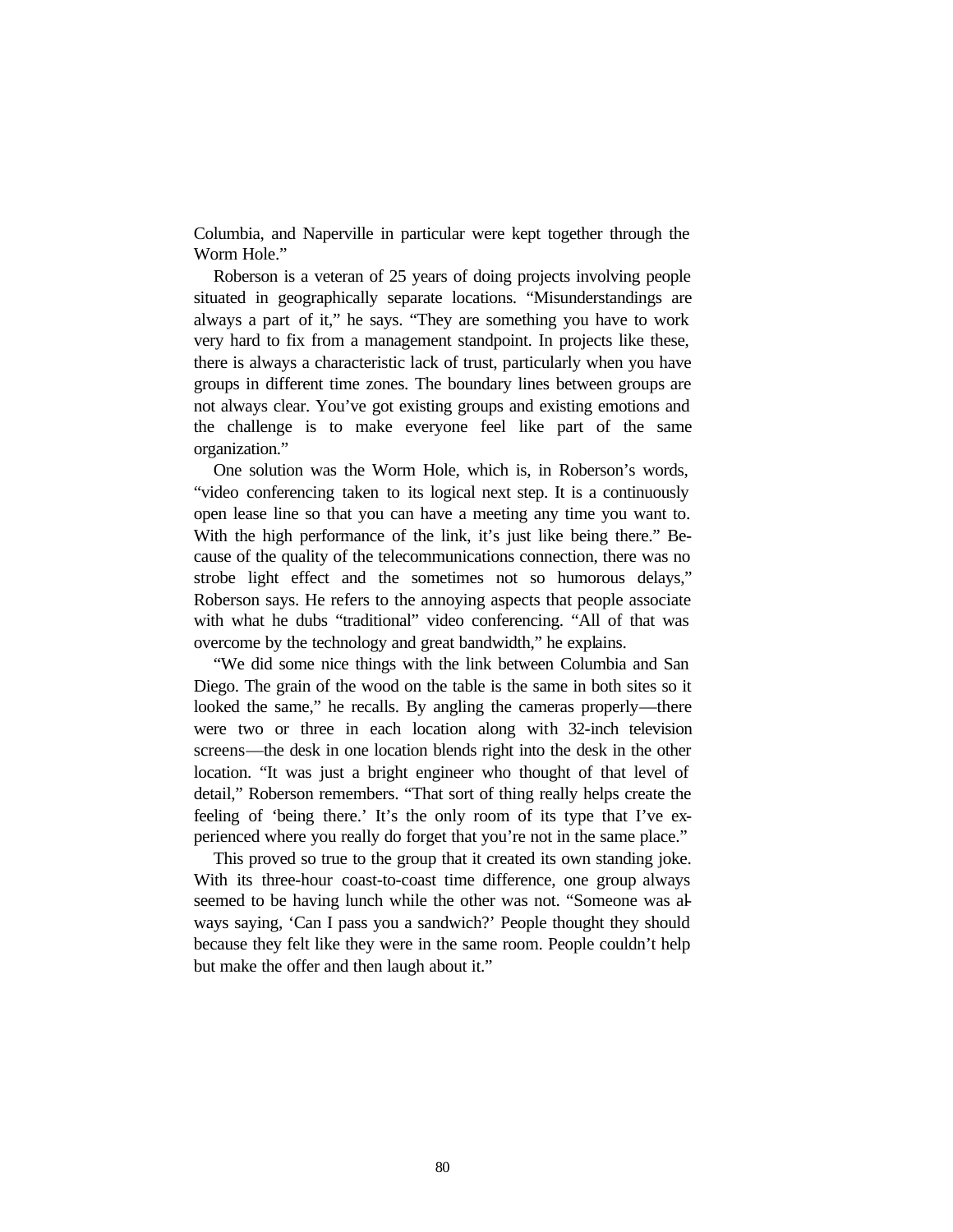Each of the screens in the Worm Hole served a different purpose. One showed the people at other end. A second was the equivalent of an overhead projector that electronically projects foils onto the screen. The third was a standard PC monitor that facilitated information sharing and distribution.

As important as the Worm Hole was for organized meetings—the system could accommodate up to three sites simultaneously with as many people at each site as could comfortably fit into the 18-by-24-foot conference rooms—"the next step is even more amazing and more desirable," Roberson says. "When the rooms are not being used for meetings, the doors are left open and people do in fact 'meet in the hall.' Someone yells out through the tube and you have meetings that take place on the fly. It's an extremely valuable way to do distributed product development. It keeps people in sync and creates the feeling of one team rather than several teams.

"It {the Worm Hole] lets you feel much more tightly connected. However, it doesn't completely reduce the requirement for travel. You still have some need for being together and sharing meals and for very large meetings where you can't fit everyone into the lens of the camera. But it certainly reduces the frequency of trips."

## *Network of Partner Teams*

The three-site hardware and systems software engineering group was only one team within a network of WorldMark development program partners. It comprised internal groups, external partners, and customers. First, there were the groups that were internal to NCR:

- ? The core development groups in California, South Carolina, and Illinois, which were supported by groups in two locations in India and one in China;
- ? The database development group in El Segundo, California;
- ? A communications software group in Lincroft, New Jersey;
- ? Marketing and administrative groups which were located at NCR's headquarters, Dayton, Ohio; and The manufacturing sites in South Carolina and Dublin, Ireland.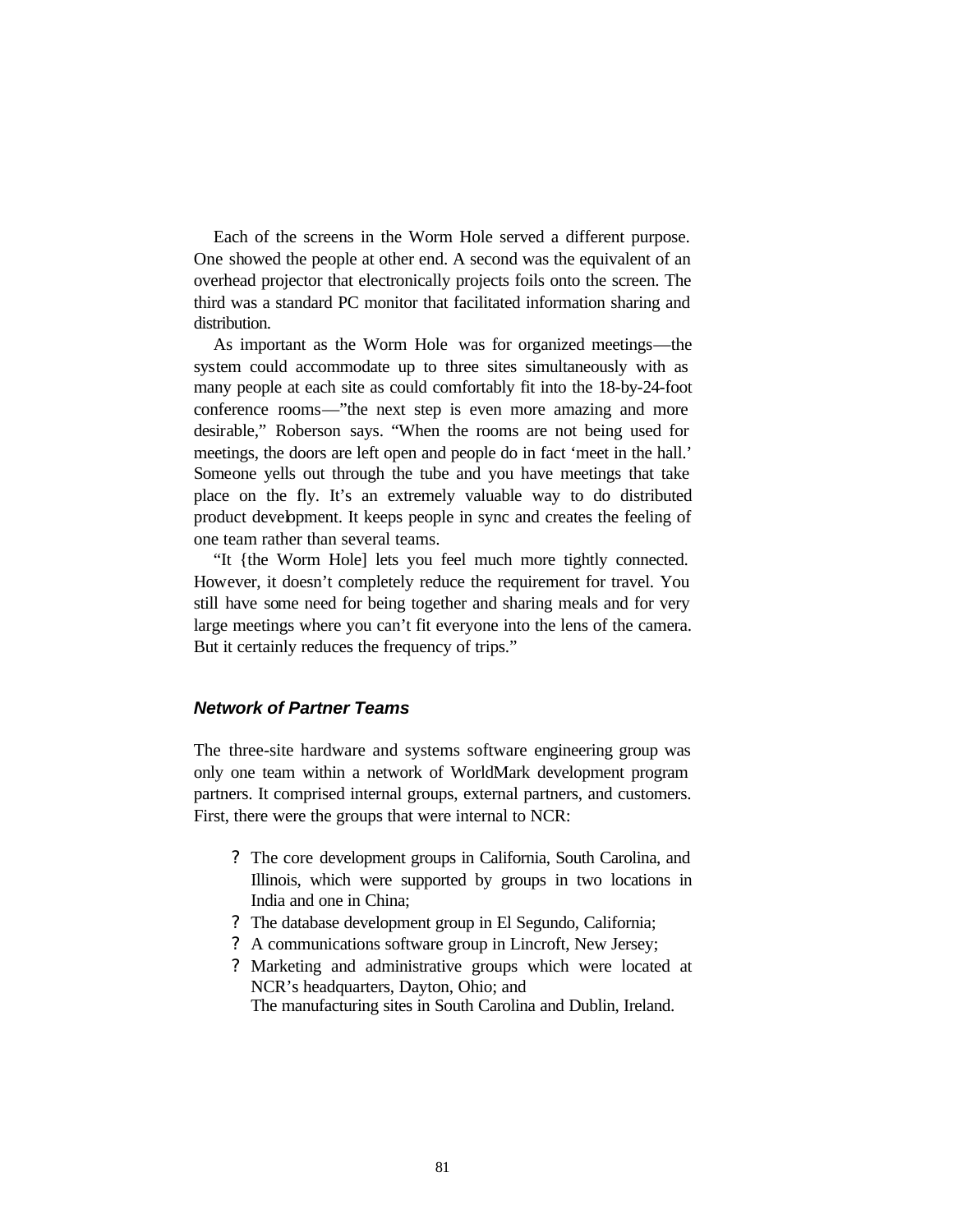Then there were the outside partners:

- ? Intel in California and Oregon, which provided the basic processors;
- ? EMC in Massachusetts, which provided disk arrays that supply the system with memory capacity;
- ? Symbios Logic (which was a part of NCR when the project began but was sold to Hyundai while the product was being designed) in Wichita, Kansas, which also provided disk arrays;
- ? Informix in California and Oregon, which provided database systems for the new line of machines;
- ? Microsoft in Washington State, which provided operating system software support; and
- ? Many others including customers as well as additional suppliers.

Each of these partners had an internal team focused on WorldMark, with its own communications needs, as the system development group did. Sets of different partners then needed different mixes of connections depending on the work they were doing together (i.e., the need to exchange large files). The program as a whole needed to communicate across the many physical and organizational boundaries represented by the network of teams—the WorldMark teamnet.

## *Many Modes of Communication*

Although few organizations today have such communications power available to them, the glimpse of the future that NCR offers carries important lessons for all virtual teams:

> *Use multiple media to offer many pathways for interactions and the development of relationships.*

"You need to carefully blend in and utilize each tool for its intended purpose," Roberson says.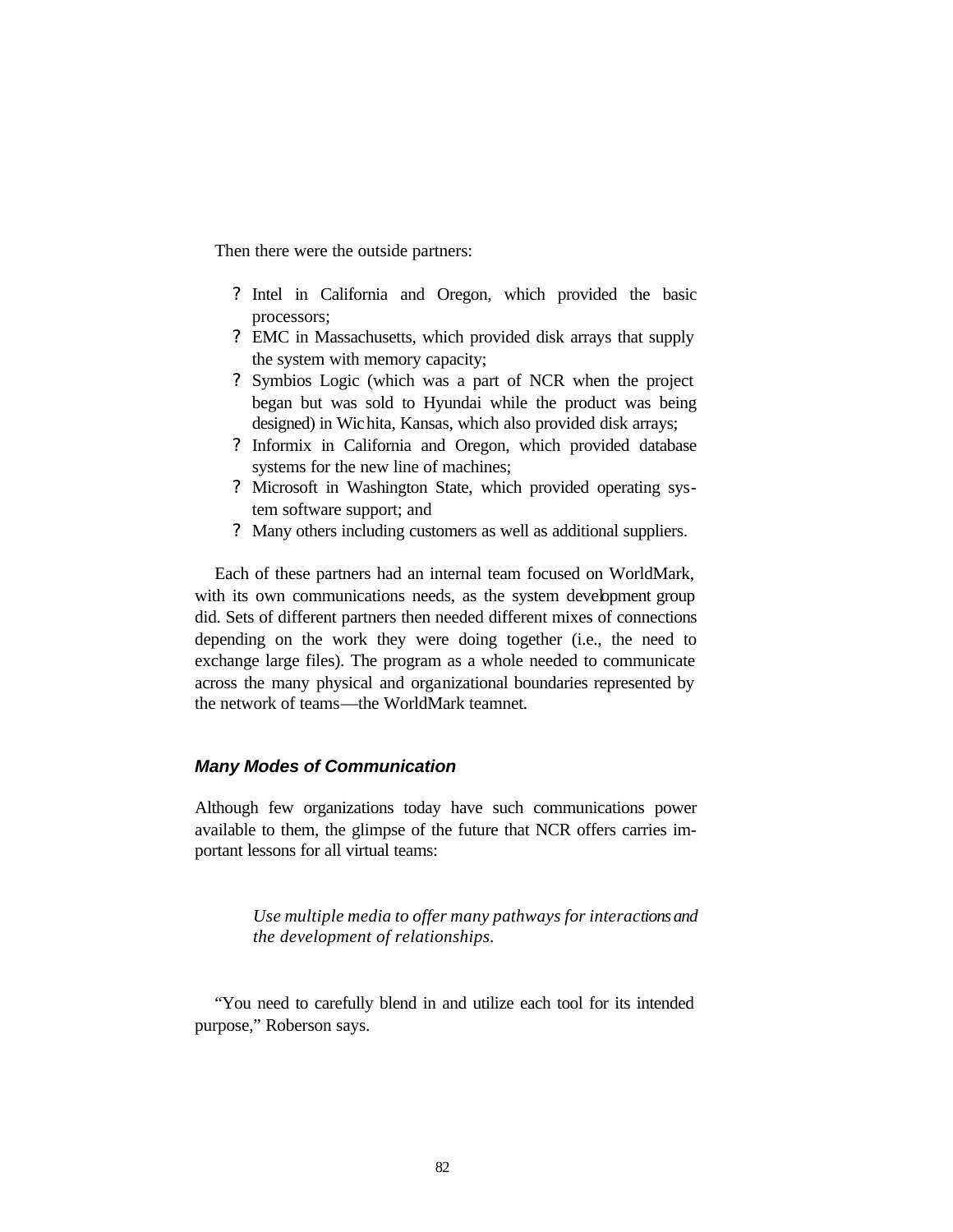### *Voice*

Because the telephone is so basic to work-at-a-distance, we scarcely reflect on how remarkable this voice-extension capacity is—and how it is continuing to evolve.

The WorldMark project made modifications to its voicemail system to ease the complexity that springs up among multiple players. "Voicemail had been around for a long time and it was a very good capability. But we decided that wasn't really good enough because we were doing team development and our teams were spread around the world," Roberson says. So they enhanced the addressing ability of their voicemail system to create one "virtual site." Usually, people have to dial different codes on the system for different buildings, cities, or countries and leave separate messages for each person. Instead, the enhanced system allowed people to send a single message to any subgroup of the team or, if appropriate, the entire team.

#### *Video*

Beyond voice connections that are basic to all virtual teams, video channels also can be interactive. For the WorldMark virtual team, the Worm Hole was not the only type of video link used to bind the disparate project group.

The team used "traditional" video conferences to link project partners, including the Indian and Chinese sites where high-quality telecommunications links are scarce. "This was one of the handy features of having AT&T as a part of us," Roberson observes. With AT&T's global communications infrastructure, the team minimized problems that most companies face in countries where telecommunication is still under development.

The WorldMark program also used desktop video conferencing where a camera is mounted on the top of a person's computer monitor. Desktop video conferencing allows a small number of people to hear and see one another through small windows on their personal screens, as though they were gathering informally in a colleague's office.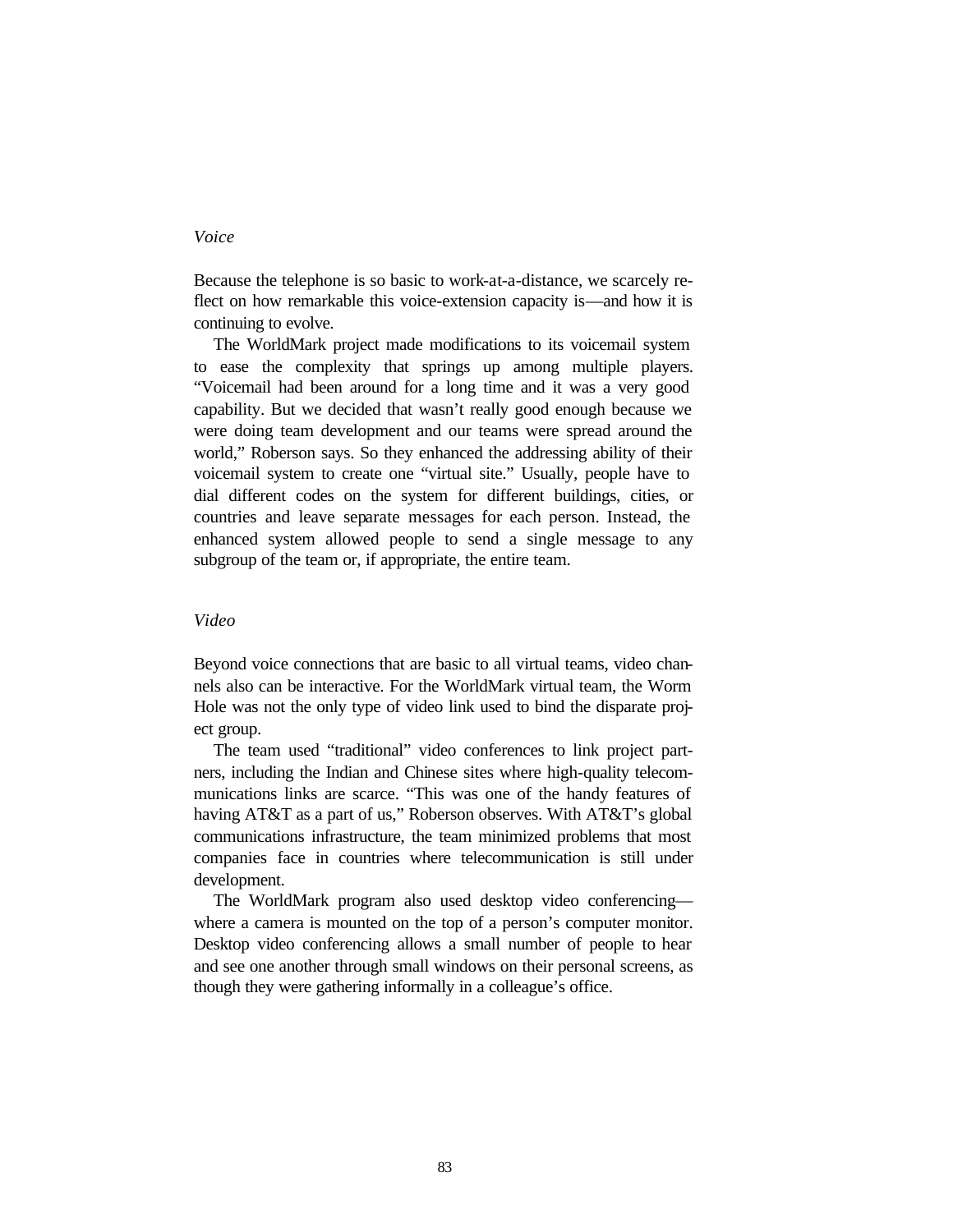#### *Computer*

In addition to numerous audio and video links, "the group also used more standard secured computer-based communication connections heavily," Roberson says. They used basic e-mail, available to everyone, with the capability of "embedding information"—the electronic equivalent of attaching multiple packages of any size to a letter. It was not atypical for an e-mail to contain ten embedded files, each containing 25 pages of documentation—marketing plans, service plans, detailed schedules, product specifications, spreadsheets, charts, even near-photographic-quality images. "The extent to which we embedded files probably took the state-ofthe-art up a level," he says. The team also used intranet-based discussion groups to keep members updated on the project.

With all of this data and communication speeding around the world, the team naturally built its own knowledge center. It was linked to NCR's corporate information repository (data warehouse) that houses most of the relevant information for the company. The repository is available through conventional file access as well as through the company's internal Webbased intranets.

#### *Face-to-Face*

Like most virtual teams, WorldMark members also met face-to-face. Coming full circle, Roberson remarks, "We still met, of course. There were lots of meetings. You still need all-hands meetings. With all this wonderful technology and shared information, they still don't replace the need to get together with the whole team in a particular site and communicate with them on what's going on, on what the direction is, and on the importance of their contributions."

However, unlike many major virtual team projects, this one had no memorable kick-off event nor did the *entire* group ever come together face-to-face. "We didn't have to because we had greatly enhanced other forms of communication," Roberson says.

## *Communications Is a Process*

As exciting and effective as the technology used on this project was, the WorldMark project had something else. It never would have hit the mark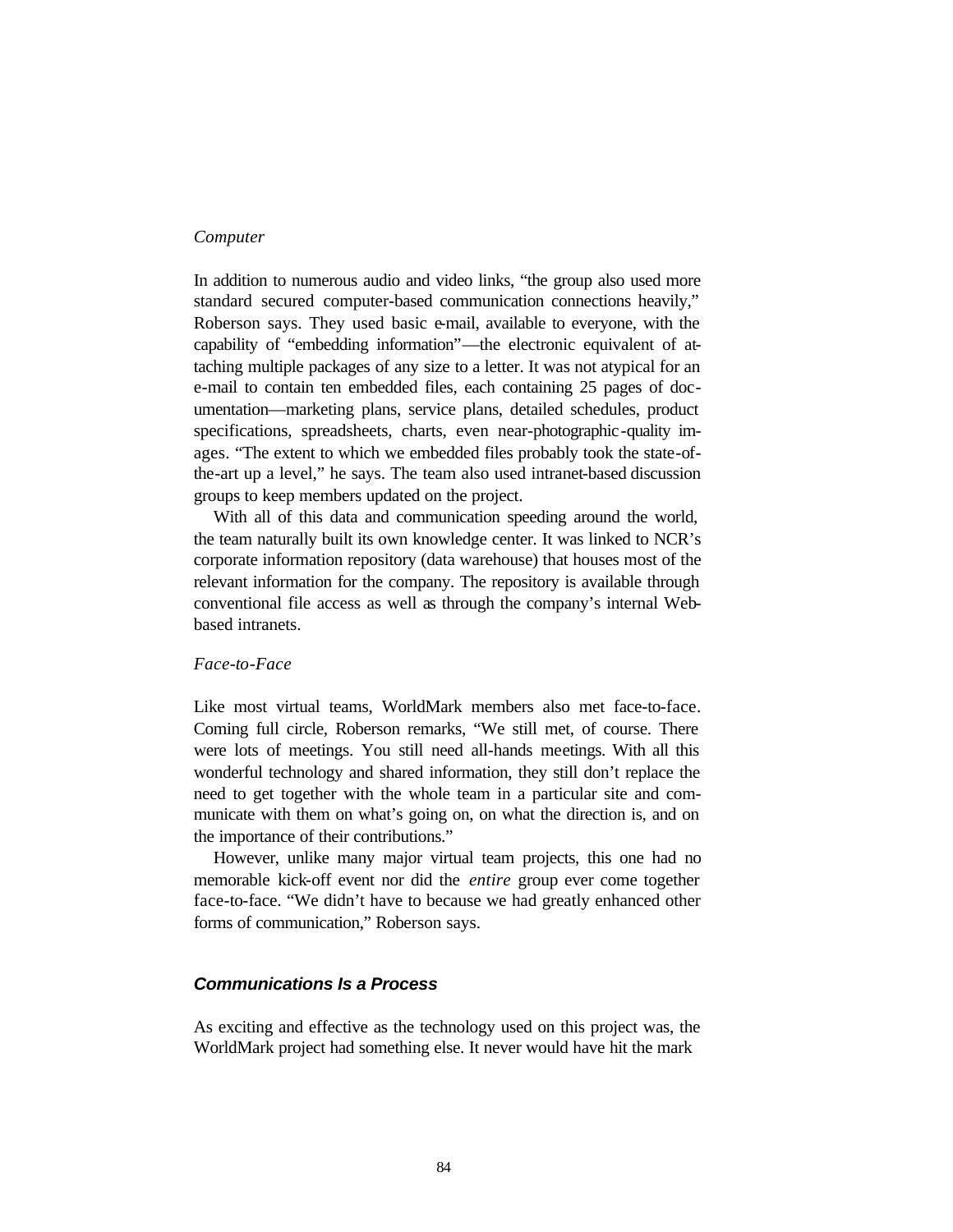without a comprehensive planning and project management system that kept information flowing to the right people at the right time. Using what it calls its "Global Realization Process," the team was able to track and measure its progress monthly, weekly, and even daily. The process convened cross-functional team leaders for monthly meetings to evaluate where the project stood relative to the plan. They in turn reported their progress to a senior executive team that closely monitored development.

Even though this very large effort successfully combined all the elements of a virtual team—the people, the purpose, and the links—Roberson says that there was "still more to learn and more to do. The engineering side was done in a pretty spectacular fashion but we didn't have as complete a connection to all of the stakeholders as was needed. The people in sales groups particularly outside the United States could have been involved earlier and we had to mount a double -time effort with sales training. When you pull the schedule forward, you don't always pull everyone with you. It was a pretty massive development activity sited around the world and yet we accomplished it in record time."

Overall, links made the difference for the WorldMark virtual team— links of media, interactions, and relationships.

- ? WorldMark paid attention to its need for *physical connections* with faceto-face, audio, video, and computer media.
- ? The program managers set action items, articulated processes, and blazed new pathways for *boundary-crossing interactions* using its Global Realization Process.
- ? They laid the basis for strong *trusting relationships* that developed over time as people worked together.

## **Four Ages of Media**

To operate effectively across boundaries, virtual teams become masters of media. They need to be media savvy in two very important ways. Virtual teams use:

1. "Process media" to run their own organizations, because the actual time the team spends creating, specifying, designing, and managing itself is largely informational work; and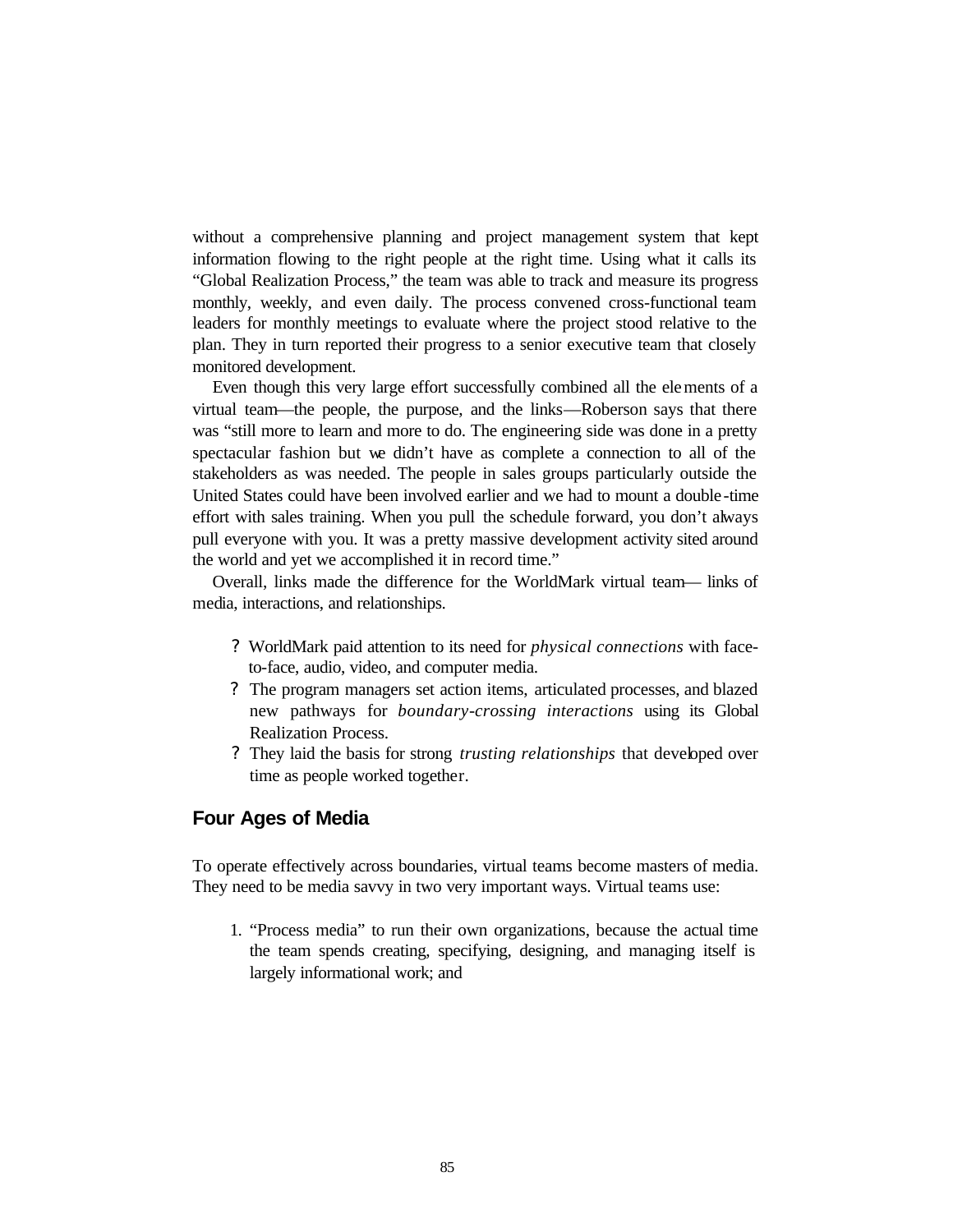2. "Product media" to deliver results, such as new products, decisions, reports, and plans.

Marshall McLuhan woke people up to the momentous impact of media on human experience with his 1964 book *Understanding Media.<sup>2</sup>* His memorable phrase, "the medium is the message," epitomizes his insights.

Imagine being asked to do something. Your interpretation of the request depends on whether the requester is your boss, subordinate, partner, or competitor. It also matters whether you receive the message in a face-to-face exchange, a handwritten private note, an e-mail, or a printed memo sent to everyone.

Many communications theorists separate the content of a message from its context. They point to the *metamessage—the* relationships, status, and interpretive cues that ride along with the literal symbols themselves. Scientist-philosopher Gregory Bateson called these bells and whistles the "command" part of the message.

McLuhan went a step further. He said that the transmission medium itself powerfully influences the total communications experience. That is, there is (a) the message; (b) the affect that it carries; and (c) the medium by which it travels—a meta-metamessage so to speak.

> *Perhaps the most basic message that a medium sends is whether it expects, allows, or makes possible a response Virtual teams need to maximize their use of media that enable interaction.*

## *The Evolution of Communication*

Just as a signature organization characterizes each great era of human civilization, so does a signature style of communication typify each era. Indeed, the rise of different media have usually been key features in differentiating the big break points in history.

Speaking, writing, and printing are the first three revolutions of human communication.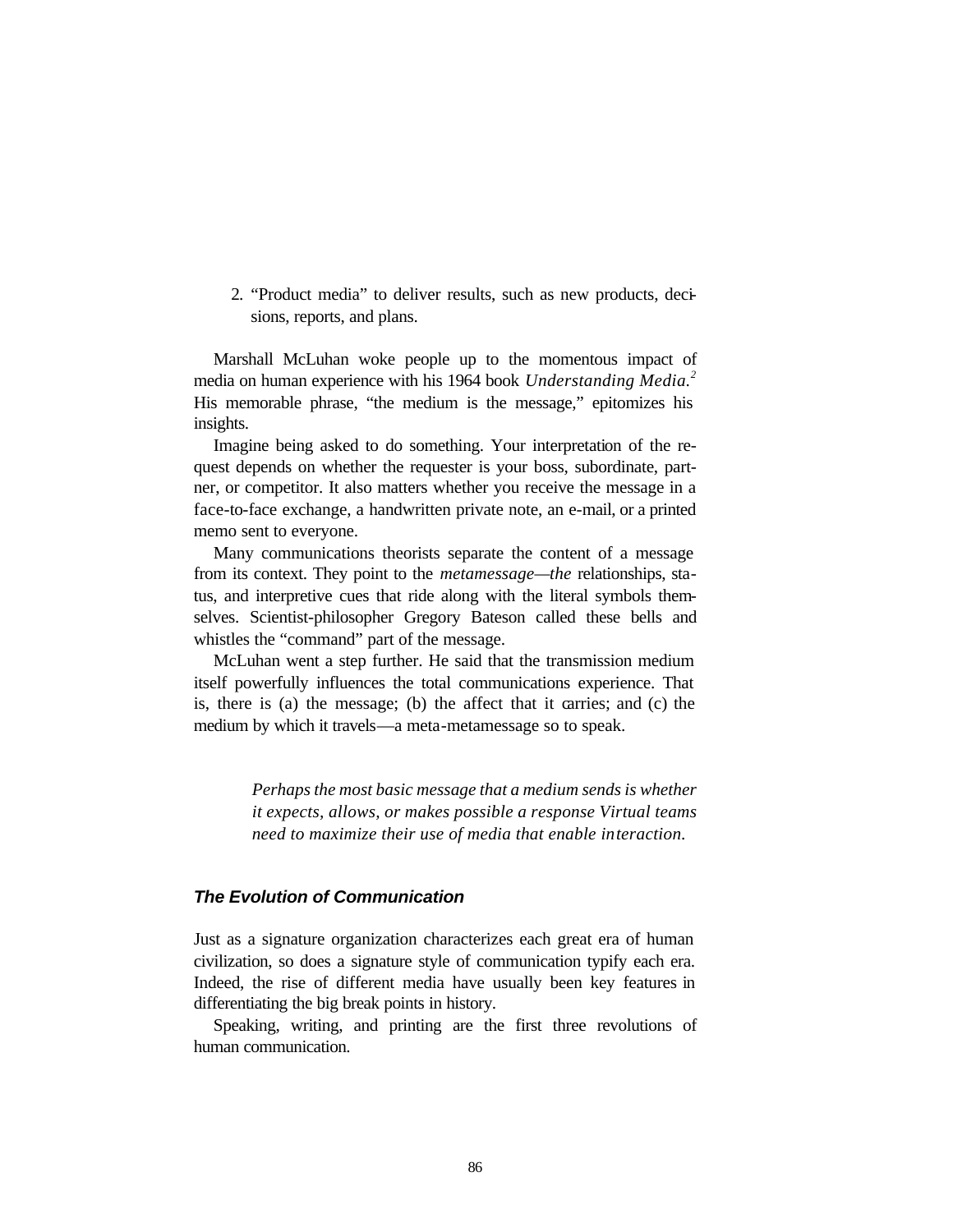- ? Speech shaped the Nomadic Era and the formation of small groups and camps.
- ? Writing emerged in the Agricultural Age and made large-scale hierarchies possible.
- ? Printing spread specialized knowledge in the bureaucratic Industrial Age.
- ? In the information era of the Network Age, electronic media have shrunk the planet to McLuhan's famous epithet, the "global village."

Each organizational era—small group, hierarchy, bureaucracy, and network—brings its own capabilities that accumulate over time. Instead of new forms of organization wiping out the old, they incorporate them.<sup>3</sup> Thus, today's emerging network organization benefits from and includes the positive aspects of its organizational predecessors: the specialized functions of bureaucracies, the levels of hierarchies, and the coherence of small groups.

As the new impacts the old, it brings modern variations to recurring themes. The virtual team is a new form of small group made possible and necessary by new forms of communication. While we now have geographically distributed small groups, we still retain access to the variations spawned in each previous era. Command-and-control hierarchical teams such as military units and rule-based bureaucratic groups such as executive committees are still with us.

Successive waves of change may have reduced the globe's Nomadic Era populations to vanishingly small numbers. Yet the echo of communications in that age still reverberates distinctly in all human life at the turn of the 21st century.

> *Time has not diminished the importance of oral communications.*

Writing, the second great leap in communication, incorporates the message contained in speech into a newly enduring, transportable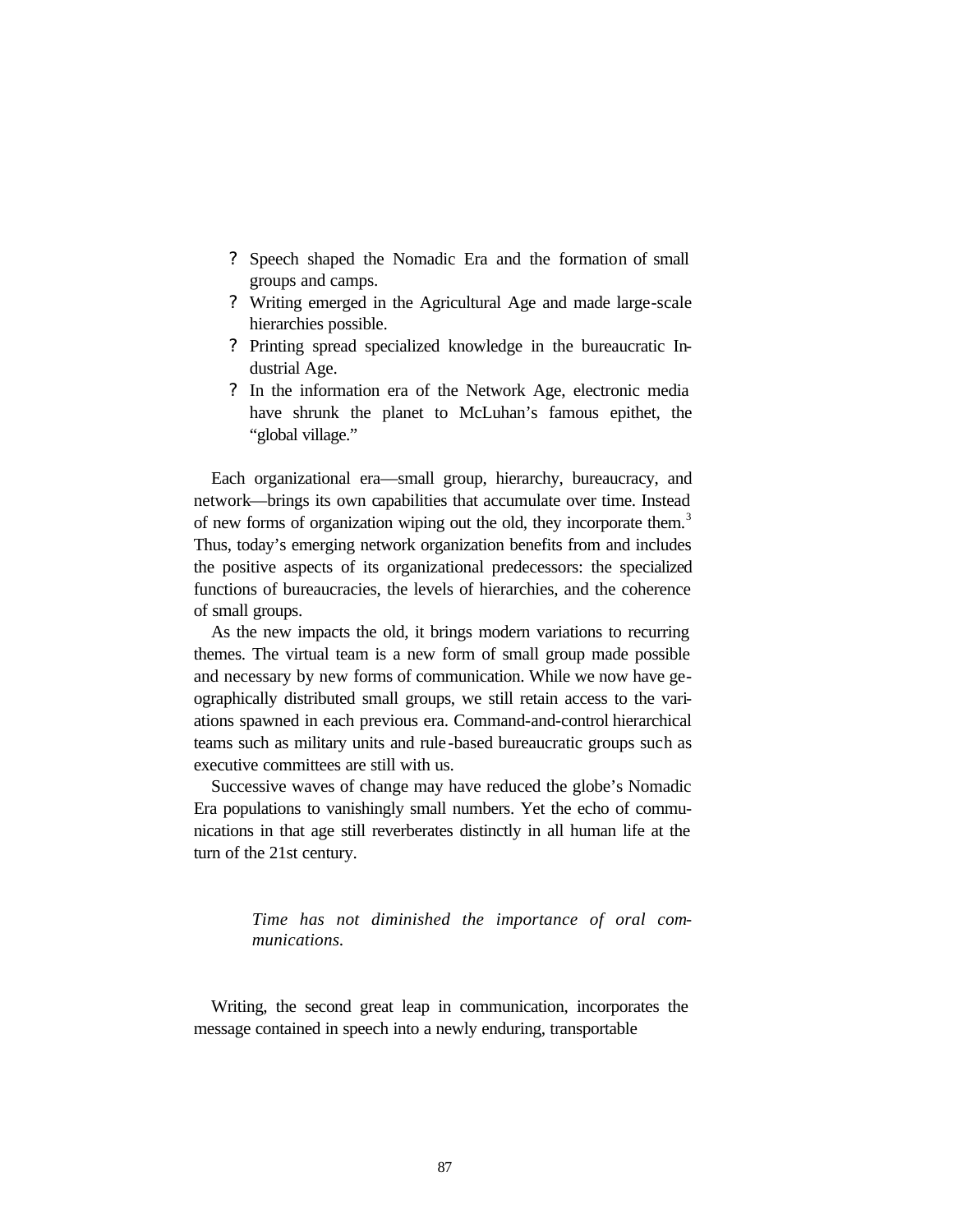medium. When written down, words persist and can move independently of the writer. Printing in turn incorporates writing while electronic media incorporate all previous media. The inventions of the new include the innovations of the old.

#### *The One, the Many, and the* **Few**

A fundamental distinction about a medium—whether it is one-way or two-way—shapes virtual team communication at every scale.

*One-way media broadcast actions.*

*Two-way media enable interactions.*

Because virtual teams must produce products and interact across distances fractured by delays in time, this distinction is crucial. One-way media are great for delivering products (and orders), but they do not enable the interaction (and good will) required for people to work in virtual teams.

Researchers typically characterize media by another distinction important to virtual teams: the ratio between the number of senders and the number of receivers. Broadcast television and the daily newspaper are one-to-many (1:M) media. Generally speaking, one entity produces the communication and many receive it. CNN cablecasts to you, but for all intents and purposes, you have no genuine ability to respond (even if a fax number or e-mail address appears on the screen). Contrast this with the telephone that people most frequently use in its one-to-one (1:1) form—just you and me. Interactive media also have their many-to-many (M:M) mode—such as the discussion and "schmooze" time at a conference or any large social event.

The range from one to many (1:M) senders and receivers is too broad to properly identify the media most important to small groups. Thus we add the category of the "few" modes of communication.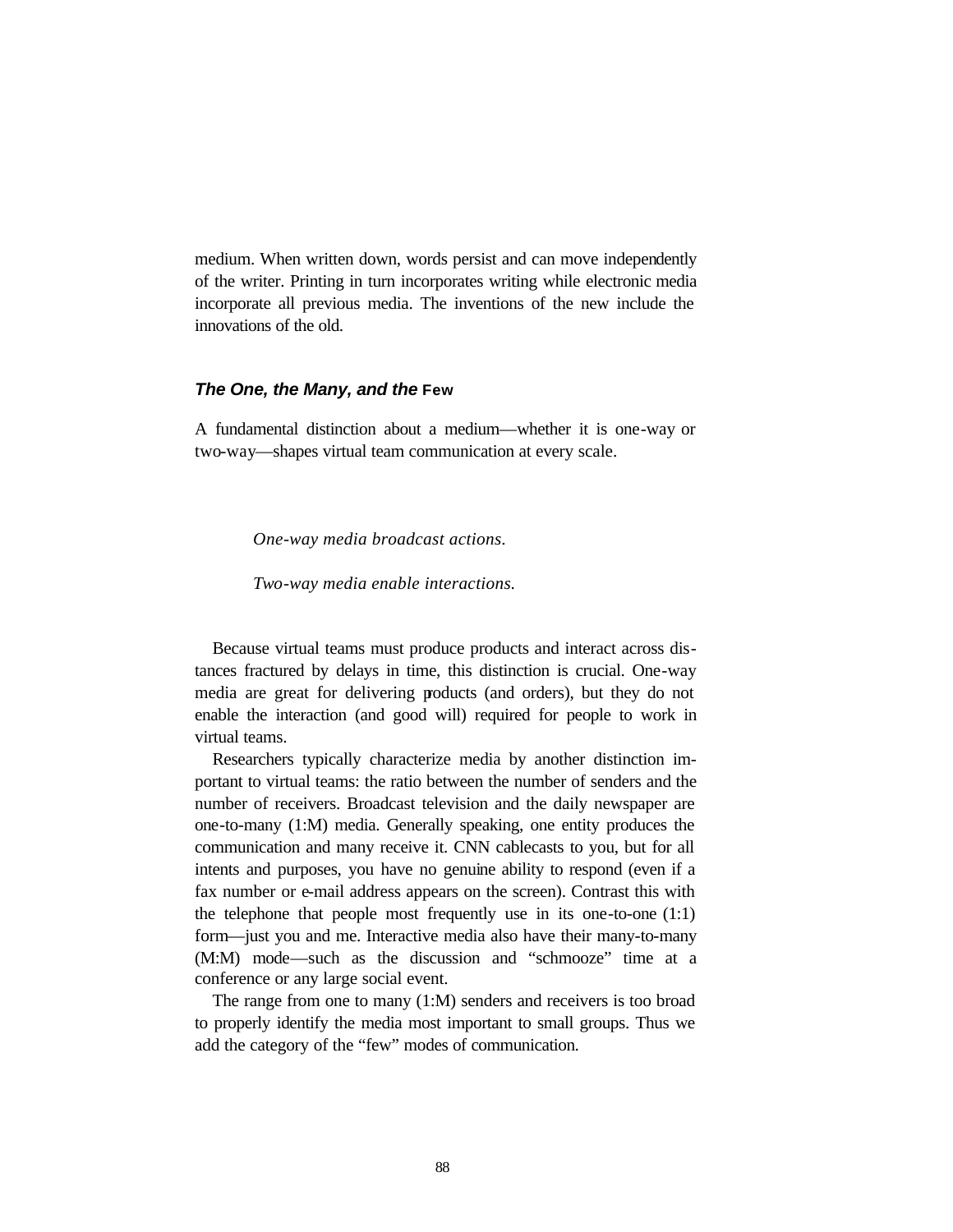#### *Virtual teams interact extensively in the world of the few.*

Organizational life is replete with events that involve one sender with a few receivers—workshops, seminars, and briefings. Photocopiers, fax machines, and e-mail distribution lists are technologies that support oneto-few (1:F) communication.

Most important to the internal workings of all kinds of teams, but of particular import to virtual teams, are the media that connect a few senders with a few receivers (F:F). This is the communications venue for small group interaction, including the all-important medium of the faceto-face meeting. Virtual teams make frequent use of few-to-few conference calls, and of video conferencing, which is becoming more prevalent in both its room-based and desktop modes.

Online conversations, meetings, and conferences provide a new array of interactive digital media. They open abundant possibilities for communication among many senders and receivers—from groups of a few too vast numbers of participants.

#### *Communication Media Through the Ages*

Each type of media has certain common characteristics that influence effectiveness, cost, and accessibility of communications, the very stuff of virtual group life.

For virtual teams, the conditions for communicating across space and time boundaries are intimately involved with the nature of the technology they use and how interactive it is. Technology has moved the human world of small groups from the assumed state of collocation in place and time to the option of working together at a distance. This change is thousands of years in the making.

Virtual teams are the beneficiaries of this long evolution of communications technology. Media, once developed, do not go away. Although we no longer use stone tablets to communicate, it is generally true that we do not lose older forms of communication as we acquire newer ones.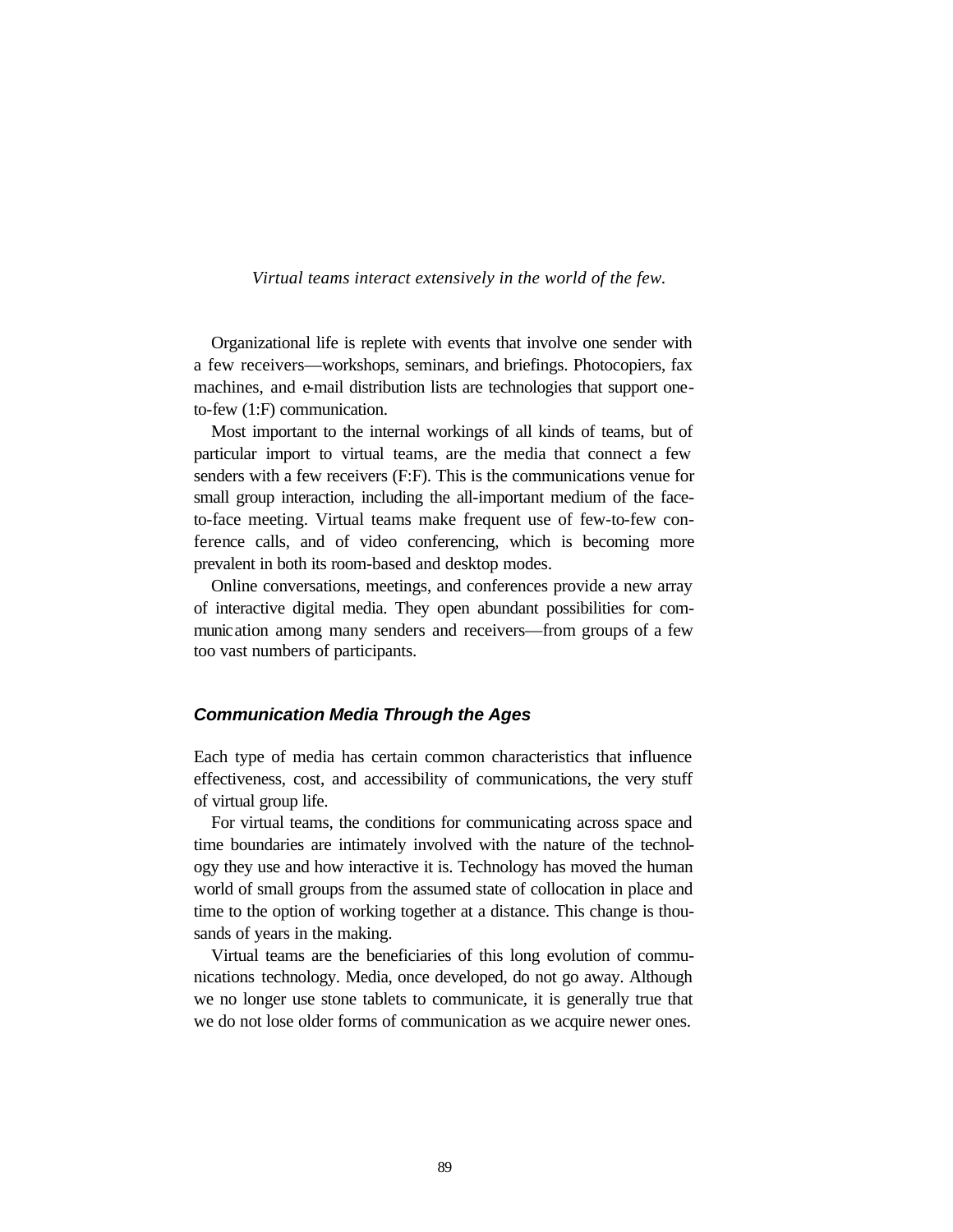Virtual teams today have access to a wide array of media and are able to choose among them for specific purposes.

It is also important to review past communications revolutions in order to put the digital difference of the 1990s in context—and to give direction to the onrushing future of virtual teams.

All the communication that people and organizations send and receive can be placed somewhere in the Communications Media Palette (Figure 4.1). Make your own matrix from the media available to you, or add in other media you know about.

## *Oral Media*

Oral media encompass a full range of one-to-few-to-many channels that are both one-way and two-way. Speeches, workshops, seminars, and

|                          | Nomadic<br>Oral                  | <b>Agricultural</b><br>Written       | Industrial<br>Printed                        | Information                                                    |                                                                                                 |  |
|--------------------------|----------------------------------|--------------------------------------|----------------------------------------------|----------------------------------------------------------------|-------------------------------------------------------------------------------------------------|--|
|                          |                                  |                                      |                                              | Analog<br>Electronic                                           | Digital<br>Electronic                                                                           |  |
| I-Way<br>Active<br>I : M | Speech<br>Conference<br>Briefing | Tablet<br>Proclamation<br>Manuscript | <b>Book</b><br>Film<br>Newspaper<br>Magazine | Broadcast TV<br>Broadcast radio<br>Videotape<br>Audio cassette | Online broadcast<br>Internet video<br>Internet radio<br>Online publication<br>Digital packaging |  |
| 斗小林<br>2-Way             | Workshop                         | Graffith                             | Newsletter<br>Mento                          | Photocopy<br>Fax                                               | disk. CD:<br><b>E-nail</b> list                                                                 |  |
| Interactive<br>1:1       | Dialogue                         | Letter                               | Greeting card                                | Telephone<br>Mobile<br>Hant radio                              | E-mail<br>File transfer<br>Internet phone.<br>chat.                                             |  |
| F : F                    | FTF meeting                      | Flip chart                           |                                              | Voice mail<br>Audio conference<br>Video conference             | Online meeting<br>Online conference<br><b>lotranet</b>                                          |  |
| M : M                    | Social event                     |                                      |                                              |                                                                | WWW<br>Internet                                                                                 |  |

#### **Figure 4.1 Communications Media Palette**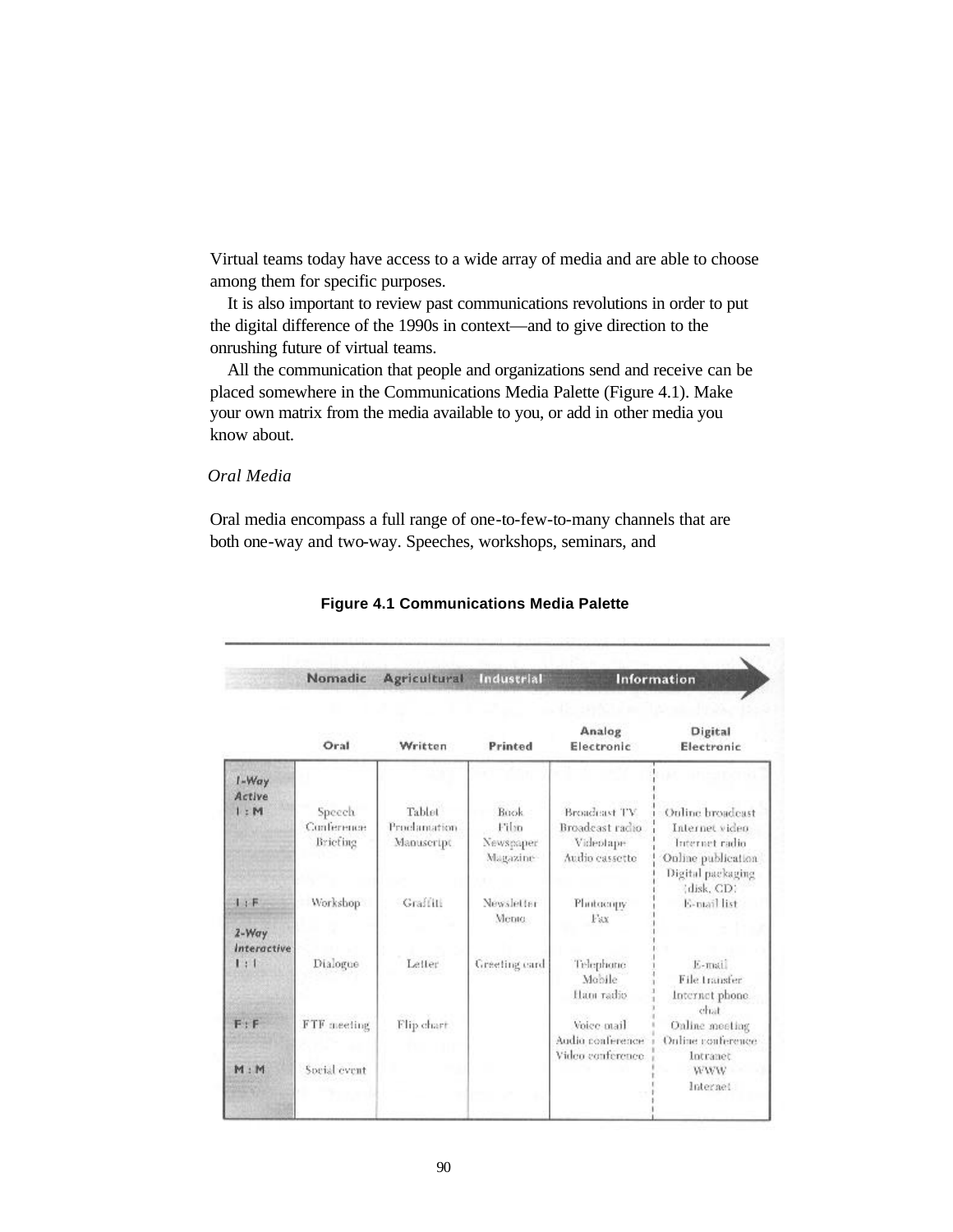briefings are all one-way, sender-based; conversations, meetings, and social events are all two-way and interactive.

To speak to someone else without the aid of technology, both sender and receiver need to be in the same place (collocated) at the same time (synchronous). Consequently, a speaker can only reach as many people as the voice will carry to.

The physics of sound carries voice through the air. The receiver's capacity to hear and comprehend speech rule reception. Given the requirement of shared space and time, speaking offers a medium with no appreciable delay between sender and receiver.

People retain what they hear only in the private places of their individual memories, not in the communication medium that links them. Unlike e-mail, for example, which records all communication, speech evaporates. Reconstructing a remembered conversation has caused more than one argument. People interpret conversations privately, separate from the medium itself. In short, real-time oral communication has little inherent storage, recall, modification, or reprocessing features. Continuity persists through an oral tradition passed from memory to memory.

#### *Written Media*

The development of written languages, both ideographic and alphabetic, co-evolved (very roughly speaking) with the agricultural economy and the rise of hierarchical organization. (Egyptian hieroglyphics and calendars developed 5000 years ago setting the stage for the Early Dynasty period and the rise of the first great cities.) Writing offered messagesenders options—from inscriptions on stone that have lasted for ages, to painstakingly produced and reproduced manuscripts, to the remarkably flexible medium of paper documents.

Writing represented a profound break with the limitations of the spoken word. Senders and receivers were no longer required to be in the same place at the same time; they could be in different places (distributed) at different times (asynchronous). The number of people reached by writing, while in principle virtually unlimited, was in fact quite small. The costs of production and transportation together with the literacy required for individual use capped the number of possible writers and readers.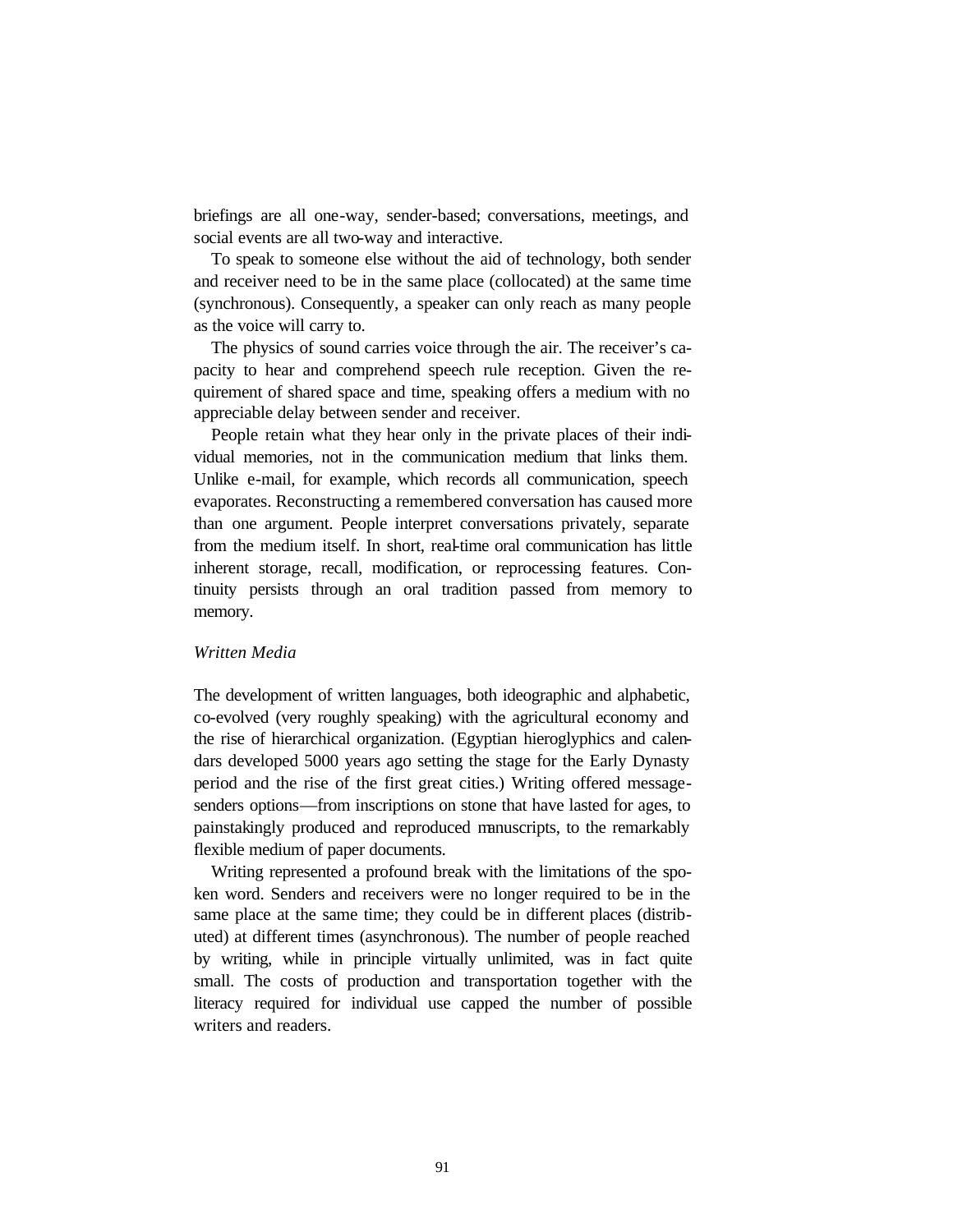Slower and more cumbersome than speaking, written interaction occurs when people exchange letters and notes. Delivery depends on the transport technology, which in the Agricultural Era included domesticated animals, wheeled vehicles, and boats as well as fleet-footedness. An individual's capacity to read governs the speed of reception. These characteristics add up to a general delay between sender and receiver, dependent mainly on the distance between them.

Writing freed communication from the constraints of space and time because of its most important quality in memory terms, the ability to be stored. Suddenly, human beings had a way to capture communications and make messages explicit, public, and permanent. While a great way to store ideas, writing-on-paper is still a limited medium in terms of its ability to help people recall or modify communications. (Witness how much time you spend rifling through files and piles looking for a particular piece of paper.)

### *Printed Media*

Historians always cite the invention of the printing press and the production of the Gutenberg Bible in 1456 as key early developments of the Industrial Era. Printing is primarily a one-way medium, whereby single senders can reach great audiences of receivers through proclamations, books, and other printed materials. Newspapers, magazines, and newsletters are examples of print media in which a few senders (publishers, writers, and advertisers) reach large audiences of generally passive readers. Monographs or limited run publications offer some small-scale options, but until the advent of desktop publishing, the cost of production had been so relatively high that printed media have had limited value for interactive communication.

Like writing by hand, printing breaks the bonds of space and time. Unlike writing, print reproduction is comparatively easy; the time and cost differences between a print run of 1000 and 10,000 are marginal. Very large numbers of people are reachable through printed media.

Print production, however, is much more complicated and slower than writing. It involves not only the time required for writing, but also the time of transferring writing to the print mechanism and the time of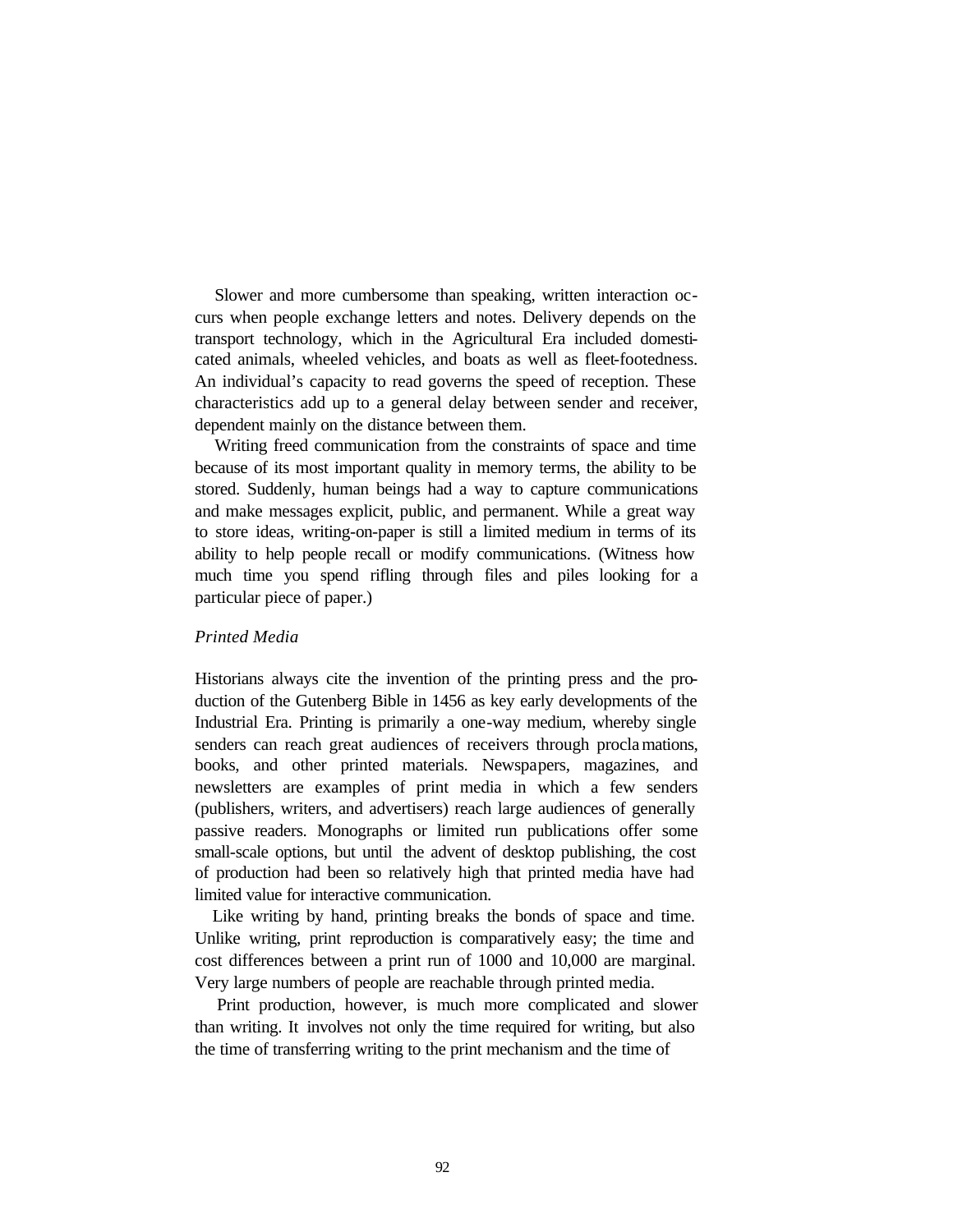printing the product itself. Speed of delivery is again dependent on the transport technology, which greatly increased in the Industrial machine era. Speed of reception, however, remains constrained by the speed of reading. These factors create what is usually a substantial delay between sending and receiving, rendering print media almost useless for sustained interaction.

Like writing, printing provides storage integral to the medium. Its recall, however, is still limited to remembering the location of the information and then physically combing through material to find it. Modification is, if anything, more difficult in printing than in writing.

#### *Electronic Media of the Information Age*

The paradigm-shattering concepts of relativity and quantum mechanics that announced the end of Newtonian absolutes and the coming of a new age of science are now almost a century old. Most of us point to the mid-20th century as the practical point of transition from the Industrial to the post-Industrial era. At the end of the century, it is a mainstream idea that humanity is now going through fundamental transformations in technology, culture, economics, and social organization.

We are now deep enough into the Information Era to begin to recognize major stages within this overall period of time. In 1964, McLuhan described the media of our time as "electric," remarkable by the almost instantaneous nature of communications based on principles of electromagnetism. Writing in 1995, Nicholas Negroponte, director of MIT's Media Lab, drew a fundamental distinction between *Being Digital<sup>4</sup>*and *being analog.* From Negroponte's point of view, analog TV shares more with analog books than it does with computer-based digital media.

In the analog world, "atoms" deliver information. We move molecules in the air, ship paper around, or modulate the structure of electromagnetic waves. In the digital world, "bits" deliver information. Bits are pure information, representations of on-off switches. They deconstruct the analog world into ephemeral strings of binary relationships and reconstruct them wherever. An analog book deteriorates over time, but a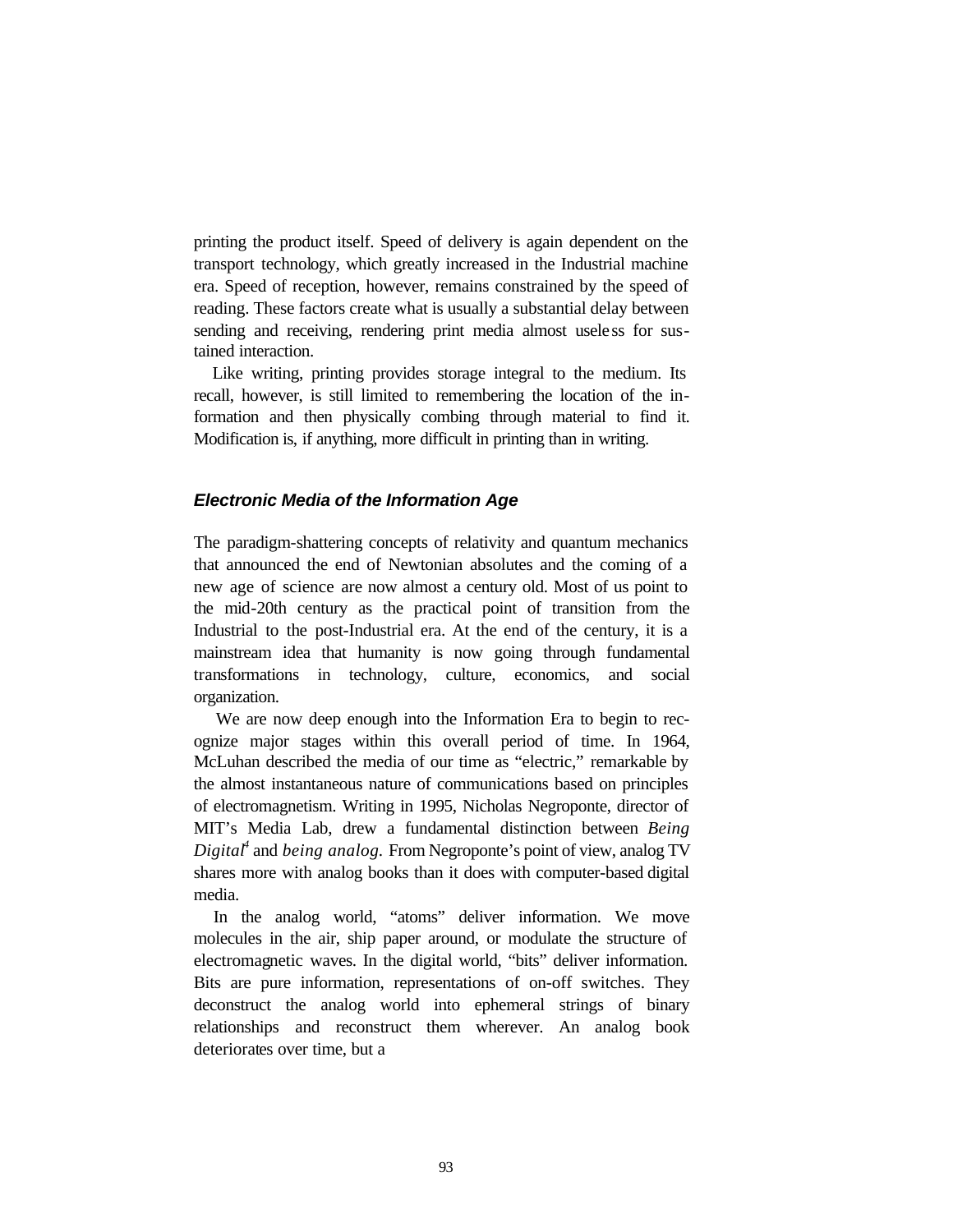digital book is potentially timeless. An analog book Occupies physical space, while a digital one occupies none the eye can see.

This very big difference between atoms and bits has a profound impact on virtual teams and their future development. Accordingly, we separate electronic media into analog and digital eras.

#### *Analog Electronic Media*

Broadcast TV and radio, videotapes, audio cassettes, and the like are all one-way analog electronic media. They allow senders to reach groups of receivers at virtually any scale, from local to global. Analog electronic reproduction extends to print through media such as photocopies and fax.

The extraordinary innovation of the telephone has made possible a new species of interactivity. It is the most important addition to the human repertoire of one-to-one communication since the evolution of speech. Audio teleconferencing and voicemail are group-oriented log media. The same is true of "traditional" video conferencing and its offspring, Video mail and desktop video conferencing.

People often remark on the distributed, aspatial nature of electronic media. However, this feature does not distinguish them from earlier non-oral forms. Senders and receivers of writing and print can be just as far apart as the people who communicate via electronic media.

In terms of time, however, there is an enormous difference. Electronic media completely fracture the constraints of time, offering synchronous or asynchronous connections, or even both together, such as recording a broadcast for replay. These media extend to virtually unlimited scales, reaching billions of people at the same time, such as during Olympic broadcasts.

Electronic communication effectively travels at the speed of light, a distribution speed that has no parallel in nonelectronic media. For production and reception, however, analog speed slams into real-time barriers. An hour's worth of information broadcast or viewed on a tape still takes an hour to meaningfully view (fast forward aside). How quickly people can speak and listen limit the speed of the telephone connection. This is the real-time limitation of the analog world.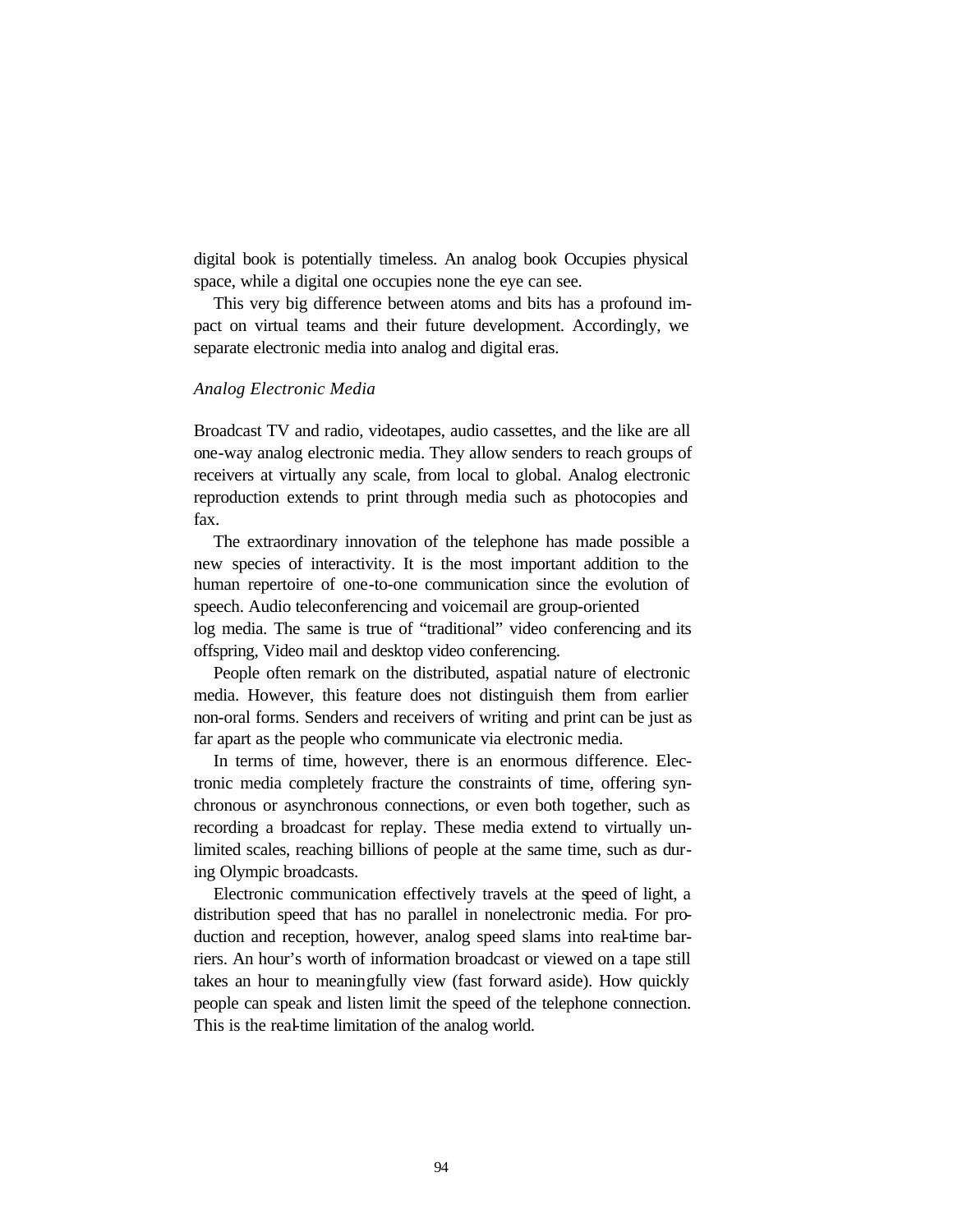In memory terms, analog electronic media offer little in the way of fundamentally new capabilities. Like writing and printing, electronic media can store communications, but provide limited support for recall and modification without additional digital capability.

#### *Digital Electronic Media*

ENIAC, the first electronic computer, was unofficially turned on at the end of World War II in early 1945 to help with some last minute calculations for the first atomic bomb. Thus, the birth of the digital era is linked with the nuclear explosions in August of that year that irrevocably sundered human time into "before" and "after."

Despite their dramatic entrance, computers stayed in the background for the next quarter-century, generally supporting the centralized, routine bureaucratic needs of the Industrial Era, fueling the rise of IBM to the pinnacle of global companies. Computers then shrank from mainframes to minis, led by then new companies like Digital Equipment Corporation. But it was not until the computer-on-a-chip escaped from the labs in the mid-1970s that the digital revolution began to flower and directly affect everyday working life. It gave rise to the now-ubiquitous personal computer (PC) and companies like Apple ("computers for the rest of us").

Somewhat simultaneous with the rise of the PC was the development of computer networks, initially created to spread out use of the incredibly expensive mainframes through time-sharing systems. These trends converged in the 1980s, heralded by the Macintosh, a PC with built-in networking. Networks are now the central computing paradigm. They link computers of every size and capacity, from massively parallel supercomputers to mainframes, minis, workstations, desktop PCs, portables, palmtops, and chips embedded in all manner of appliances. More than one company has used the slogan that Sun Microsystems has made famous: "The network is the computer."

The total computing facility available to society consists of both the computing capacity of individual devices and the network connections among them, what some call "the matrix."<sup>5</sup> This combination has given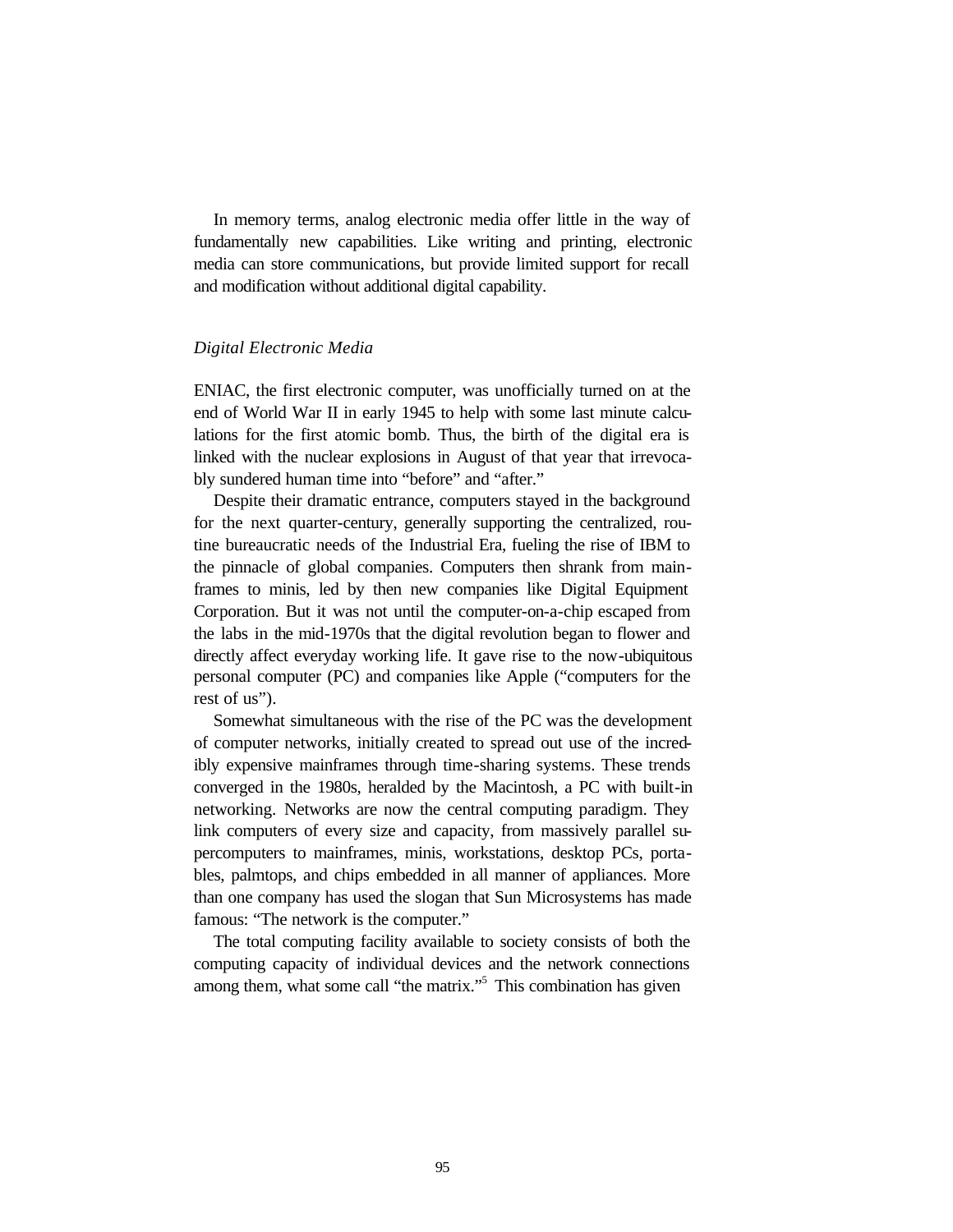rise to "computer-mediated communications" in the parlance of early researchers in the field of *digital media.*

Like their analog counterparts, electronic digital media offer an array of one-way options, although many are only now being deployed as we approach the millennium, such as digital TV. Internet audio and video provide both one-way and two-way capabilities, although temporary limits of bandwidth are slowing growth. The transmission of graphics, audio, and video requires bandwidth that is vastly greater than that needed for transmitting simple (ASCII) text like e-mail, which is almost instantly replicable and can reach millions or a few. Digital content can also be packaged in CDs, for example, and documents can be posted for retrieval from online databases. The new media also offer something else: interactivity.

> *The digital media really shine in interactivity, exploding the limits to human organization and allowing a vast expansion in virtual group capability and variety.*

The options of one person communicating with another, of a few communicating with a few, or of many communicating with many others flow almost seamlessly from one digital variety to the next. Email ranks with the telephone and face-to-face dialogue as a powerful personal medium. Digital technology also allows the point-to-point exchange of files (including digitized print documents) and even replicates the telephone system through Internet phone. Small groups have a growing list of digital media available that allow a few people to communicate with a few others—from synchronous online chat and electronic meetings to asynchronous computer conferencing and topical discussions.

The scale of interactivity continues to expand beyond shared databases like Lotus Notes, where participants are both senders and receivers, to intranets, the World Wide Web, and the Internet as a whole. Digital media and especially the ubiquitous Internet represent an historically unparalleled expansion of interactive capability. Just what is different?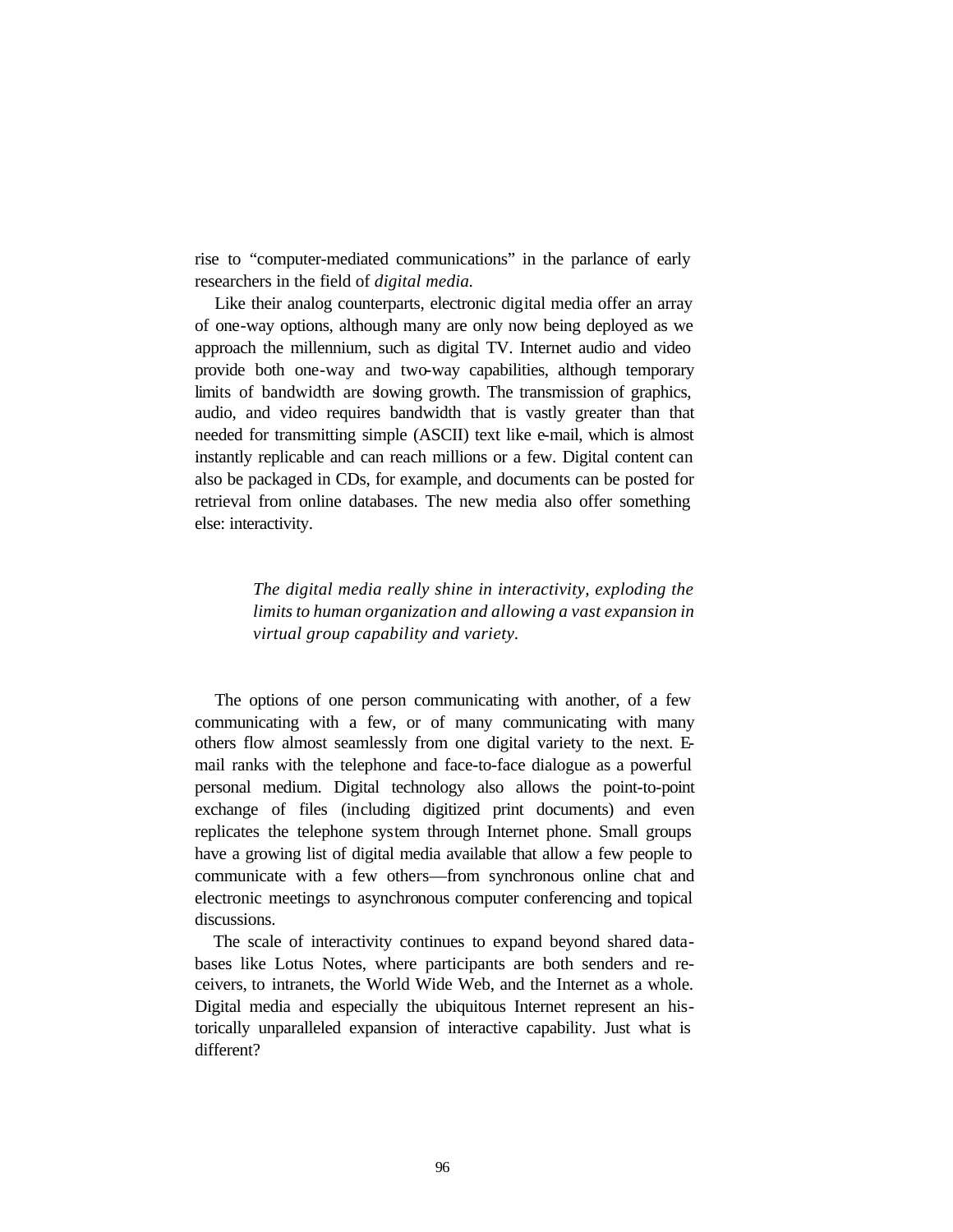#### *Digital Is Different*

As with every media developed since writing, digital media support communications across space. Like analog electronic media, digital communication may be synchronous or asynchronous, and is effectively unlimited in terms of the numbers of people it can reach.

All computer-based media take full advantage of the speed of light. This is especially true at the nanoscale of the chips themselves, a level of functioning imperceptible to our natural senses. Production and reception speeds are not limited to real-time. They may vary enormously according to the type of data being prepared and communicated. A database instantly produces information at processor speeds while you spend real time typing an e-mail note.

The big difference in computer-based media, what makes it so effective for interaction, lies in its vastly increased memory capabilities. This pertains not simply in storage, which all post-oral media share, but also in memory's other aspects. Recall is integral to digital media. One can peruse vast quantities of information in moments, needles picked instantly out of the proverbial haystacks of data. Modification is unlimited; it is easier (and incomparably faster) to turn bits on and off than it is to retype a page. (Take a stroll down memory lane to compare the act of editing a document in a word processor with retyping pages on a typewriter.)

#### *Reprocessing is unique to digital media.*

No medium other than the computer-based one can reprocess its own stored information. Computer-based media can compress, split apart, and recombine information in infinite varieties. The medium itself makes possible computer enhanced images, data compression, packet-switching, language translation, content filtering, and morphing, to name just a few capabilities.

It is not just what you can do with the bits that is so exciting, but what you can do with the content itself. Of special interest are the digital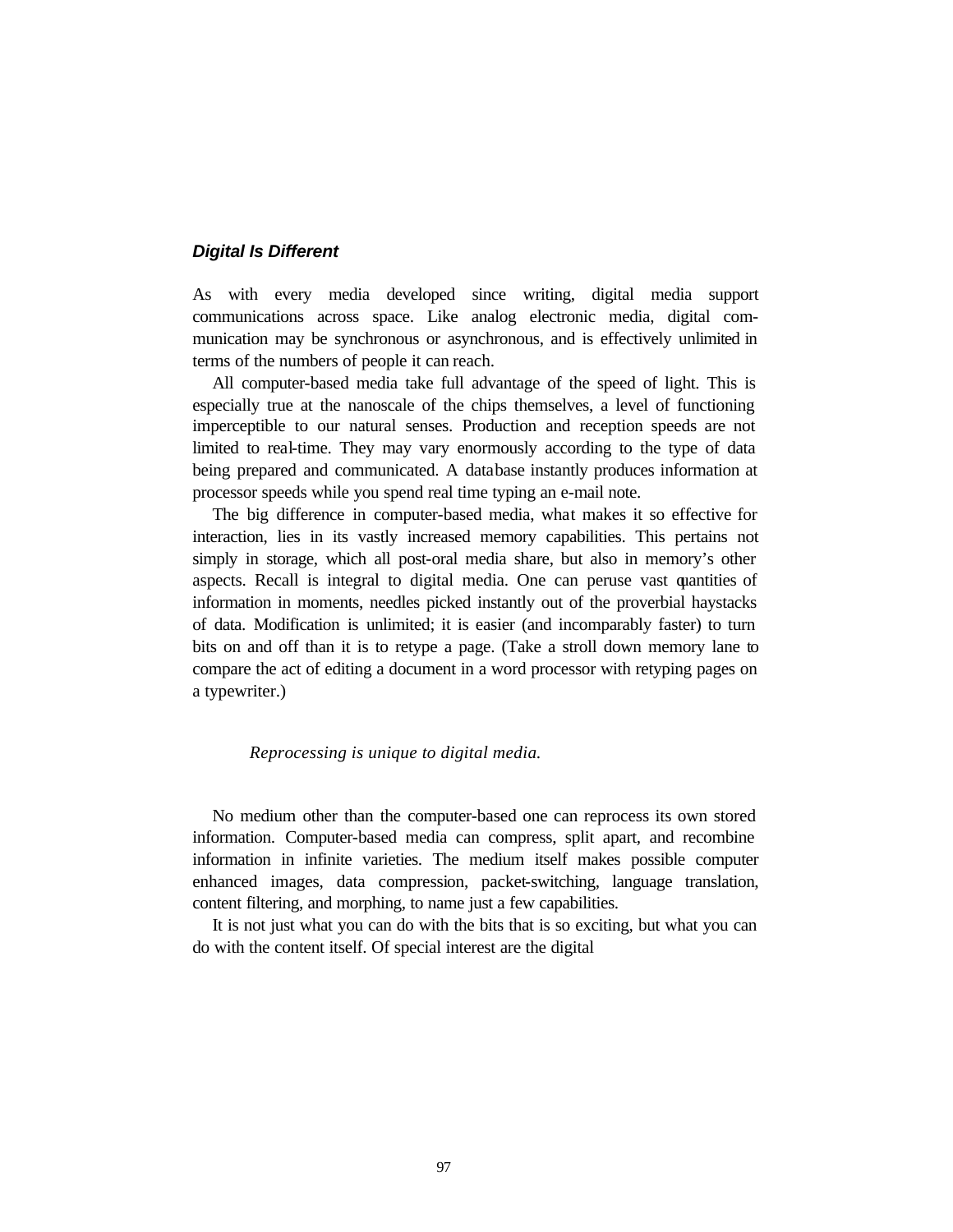connections that can link concepts, data, pictures, diagrams, and all manner of media. We have barely scratched the surface of the cognitive capabilities that digital media offer virtual teams and the organizational networks they undergird.

The digital medium is the ultimately flexible one. It can take on the shape and contour of any of the others, from a highly centralized mass medium to a completely decentralized interactive one. Most remarkably, it can be all forms at once, available to match the right medium to the right need. For a virtual team that is working anywhere at any time, digital technology dramatically expands its communication bandwidth— professionally, organizationally, educationally, intellectually, emotionally, and socially.

## *Media Characteristics by Age*

Media vary by key characteristics. As we have seen, each great era of communication carries a common set of advantages and constraints summarized in Figure 4.2 along these dimensions:

- *? Interaction.* How far apart people are in space and time and how many people the medium can reach influence interaction, the back and forth, or lack of it, of communication.
- *? Speed.* The pace of message production, the speed of its transmission, and the rate of its reception govern the swiftness of communication.
- *? Memory.* The ability to hold and use a message depends upon its storage, its ease of recall, its difficulty in modification, and its reprocessing capability.

#### *Multiply Communication Options*

Virtual teams need to know what their options are across the range of oneway and two-way media. Particularly, they need to distinguish between the communication required for their work internally and the media they need to communicate their work externally.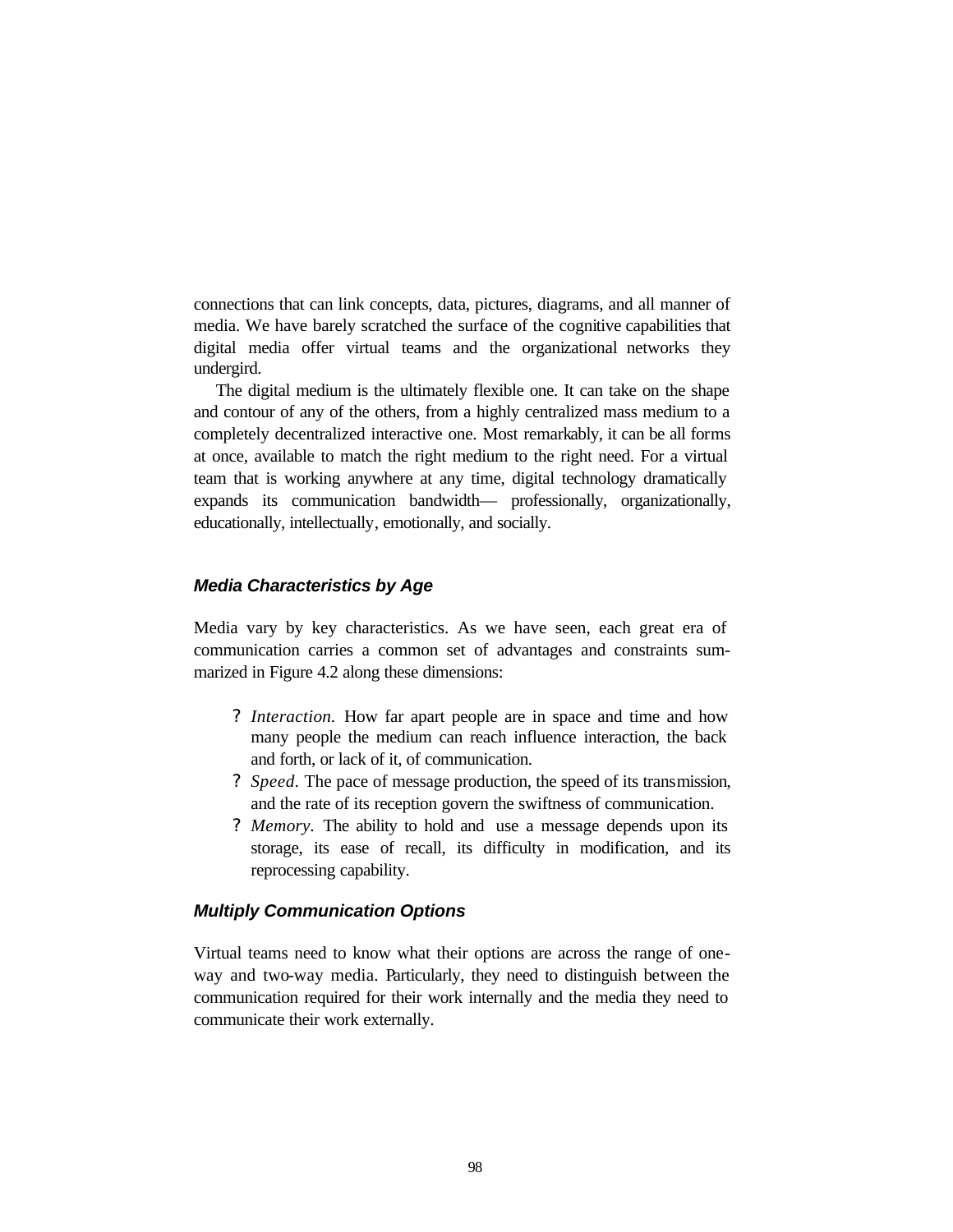|                  | <b>Nomadic</b><br>Oral | Agriculty   | <b>Industrial</b>  | Information          |                       |
|------------------|------------------------|-------------|--------------------|----------------------|-----------------------|
|                  |                        | Written     | Printed            | Analog<br>Electronic | Digital<br>Electronic |
| Interaction      |                        |             |                    |                      |                       |
| Space            | Collocated             | Distributed | <b>Distributed</b> | Distributed          | Distributed           |
| Time             | Synchronous            | Asyne       | Async.             | Sync/Async           | Sync/Async            |
| Size             | Small                  | Small       | Mass               | Unlimited            | Unlimited             |
| Speed            |                        |             |                    |                      |                       |
| Produce          | Speaking               | Writing     | Write and Print    | Real-time            | Variable              |
| <b>Deliver</b>   | Sound.                 | Transport   | Transport          | Electronic           | Electronic            |
| Receive          | Hearing                | Reading     | Reading            | Real-time            | Variable              |
| Delay            | None <sup>®</sup>      | Some        | Lots               | None                 | Name                  |
| Memory           |                        |             |                    |                      |                       |
| Store            | None                   | Integral    | Integral           | Integral             | Integral              |
| Recall           | None                   | Limited     | Limited            | Limited              | Integral              |
| Modify           | <b>None</b>            | Limited     | Limited            | Limited              | Unlimited             |
| <b>Reprocess</b> | Separate               | Separate    | Separate           | Separate             | Integral              |

**Figure 4.2 Media Similarities and Differences**

*Virtual teams need both one-way "product media" as well as two-way "process media."*

"I don't know what kind of maturity it takes to realize that you can't rely on just one medium to establish communication," says Bernie DeKoven, author of *Connected Executives.*<sup>6</sup> DeKoven believes that each medium is appropriate to a different kind of message.

"E-mail is the middle step between fax and phone," he says. "It's still informal but I am as accountable as if I'd written something down. I can misspell, and even be a little incomplete but whatever I've said can come back to me, and can be redistributed. E-mail has a certain viability but it's not as concrete as a fax. When I send a fax, there's a sense of permanence and formality that comes along just because of the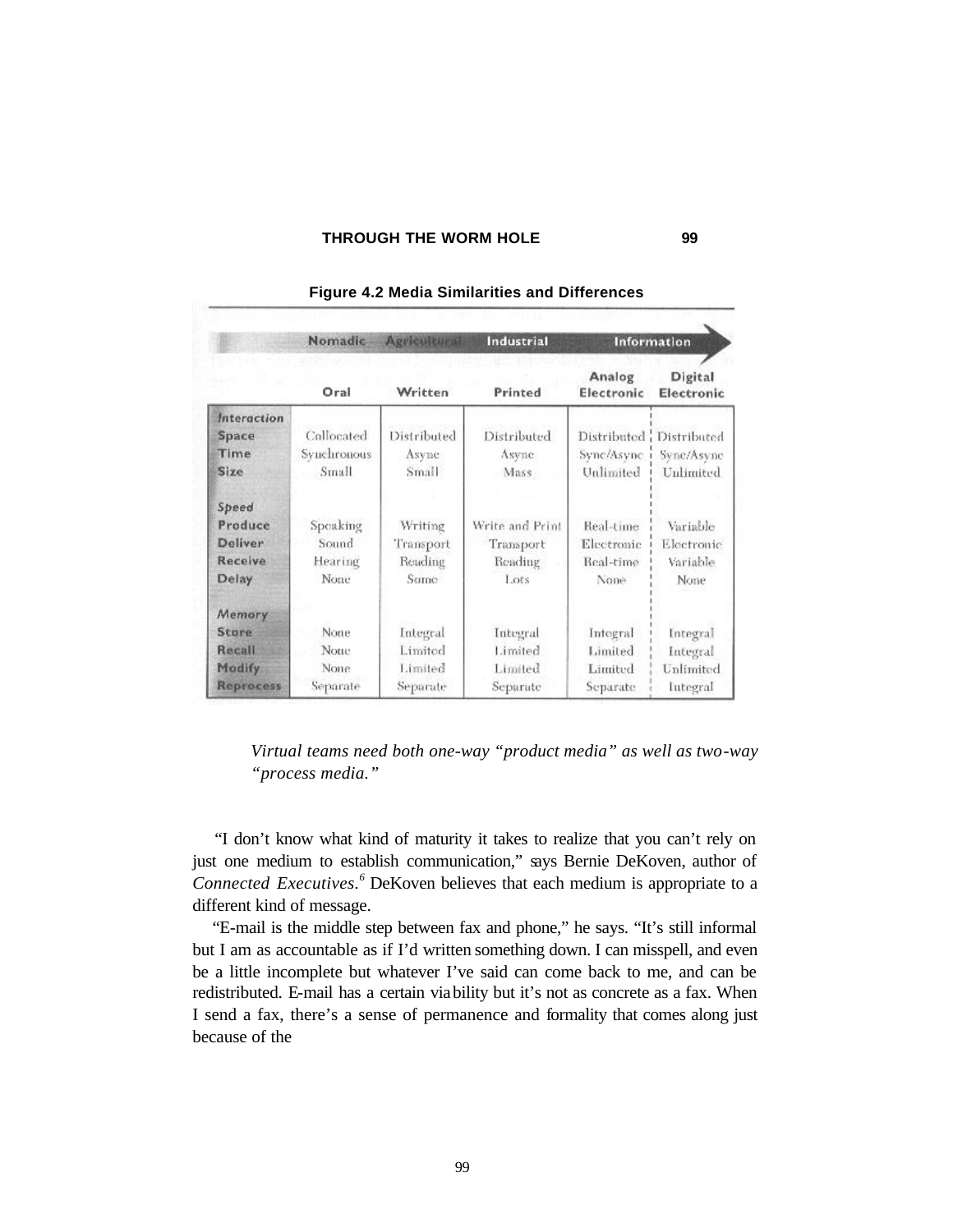medium of paper. It's a less tenuous form of communication than e-mail. It allows you to check, 'Is this what you wanted? Is this what you meant?' For you to sign off on it means we've achieved an understanding. E-mail is a longer term, less formal exchange—I say something and expect something back, then you add and so on. The point is to use each of the media for what they do the best."

One example of a long-lived virtual team that came to rely on a variety of media is at Hewlett-Packard (HP).

"What it really comes down to is massive communication," says Larry Banks, HP's Technical Education manager in its Medical Products Group. Banks is referring to the magic required to make virtual teams work. Like many others, he believes that "you can't beat collocation" and that the trick comes in making people "feel as if they are collocated."

Banks spent five years working as Research and Development section manager at HP on a project that crossed all the boundaries—organization, discipline, distance, time, and culture. Its purpose is to develop a product that makes it easier for HP's virtual teams to work together. The worldwide distributed product information management system (PIM System) that this geographically and organizationally separated project team works on allows HP engineers to manage schematics and mechanical drawings from design through manufacturing. Not all the engineers who work on a project sit next door to each other. Nor are all of HP's manufacturing sites in the same place. Thus, the PIM System project is key enabling technology for the company's virtual teams in the future.

Like the WorldMark program, the PIM System project is a good example of how many different kinds of links a virtual team needs to use:

- ? E-mail, which is continuous;
- ? Telephone conference calls, also frequent;
- ? Voicemail, which became pervasive and indispensable in the company during the life of the project;
- ? Face-to-face meetings (which always include an "element of celebration—food and fun," Banks says) that they hold three times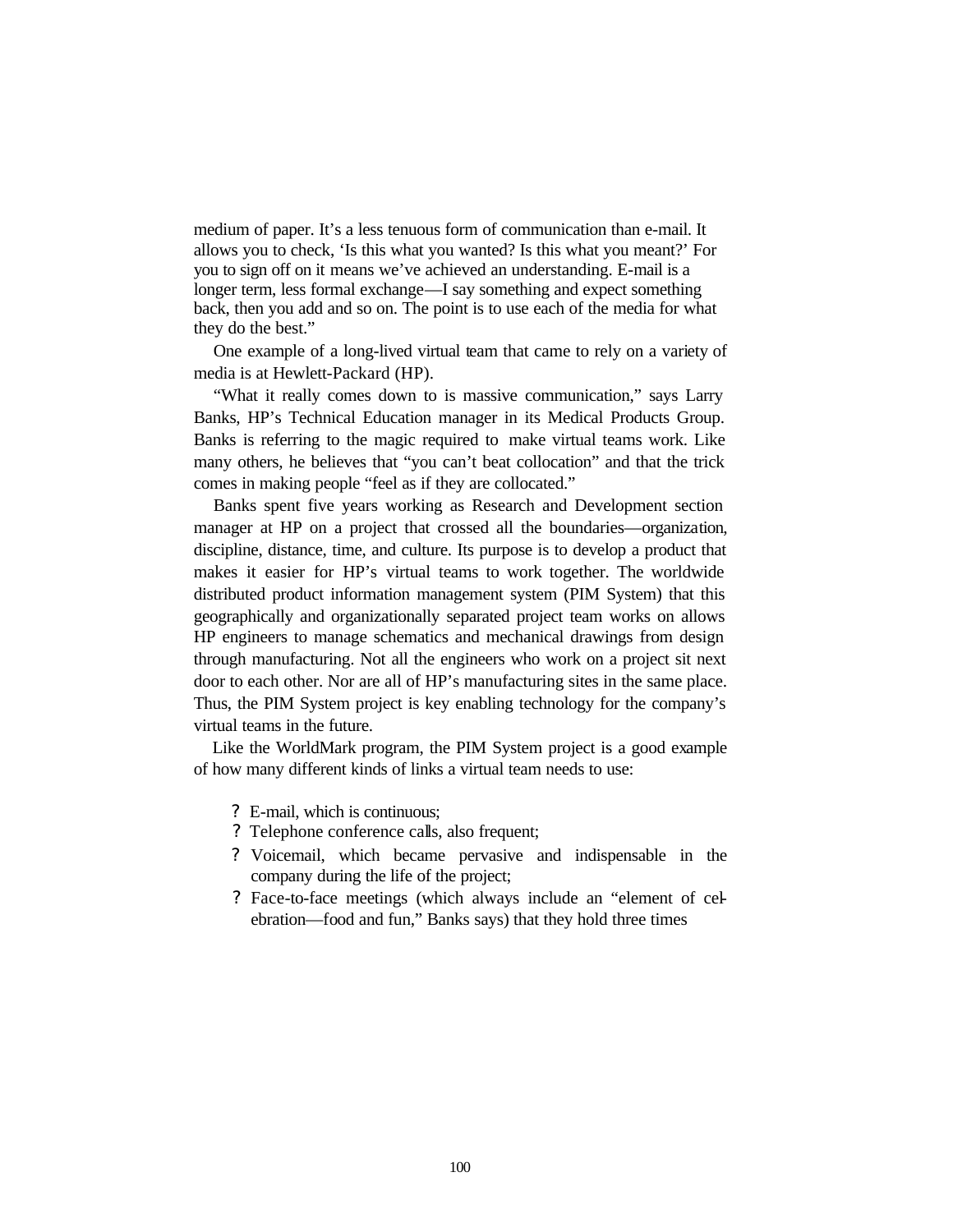a year alternating locations between HP's headquarters in Palo Alto, California, and one of the other seven lead sites that are involved (including Germany);

- ? Real-time video conferencing, which allows people to sit at their desks and display what is on their computer screens to one another regardless of where they are; and
- ? An internal World Wide Web site.

While not every organization has the technology capacity of HP, most organizations, even cash-strapped nonprofits, have access to telephones, fax, and usually some e-mail. To work at a distance, over time, and across organizations, virtual teams must link copiously and variously.

## **Communication Pulled Apart**

While communication has been critical to group life since the beginning of human time, today connective technologies are exploding exponentially. They enable small task-oriented groups to perform in extraordinary new ways.

"Links" is a short word for communication, the wonderful, vital term riding the global wave sweeping in the Information Age. Key elements of the future are wrapped up in multiple meanings of the word communication that pull in different directions.

- ? Communication means, first of all, a medium. If you hear people talking about the "Communication Industry," most likely they mean the collection of businesses that provide the technology and channels of communication—from hardware manufacturers to phone and cable companies to the broadcast industry. A "Communication Engineer" understands and applies the physics of communication. This is the meaning of the word we use in the Communication Media Palette.
- ? Communication also means interactions. A school of communication prepares you to be the intermediary between media and people in broadcast radio or television, or as a newspaper or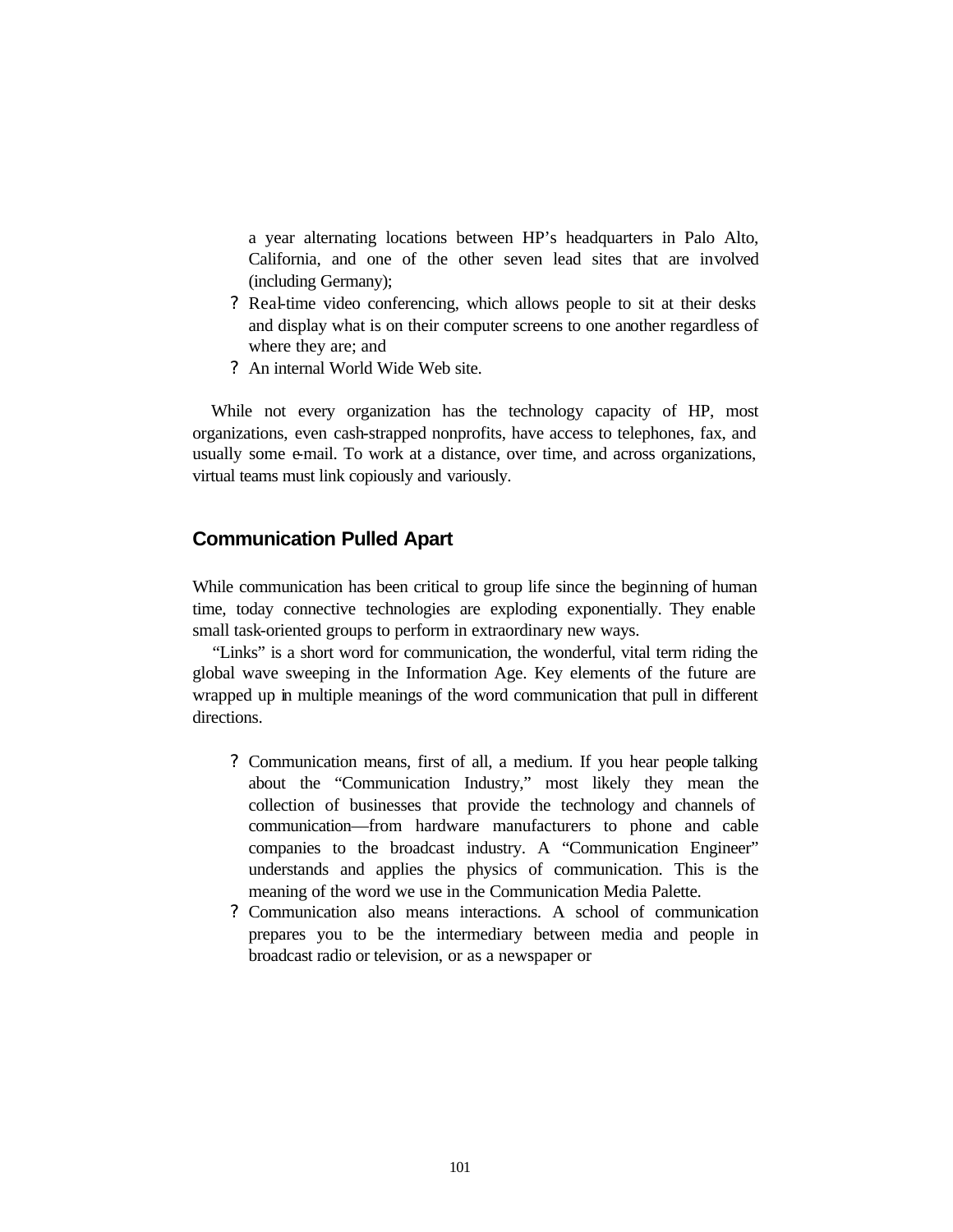magazine journalist, editor, or publisher. More generally, every interaction "communicates a message" in the course of specific transactions.

? Finally, communication is a process of developing relationships. If people say they are "not communicating," most likely they do not mean that they have a technical transmission or message delivery problem. Rather, they refer to difficulty in their relationship. Psychologists recognize communication as the means of forming and maintaining relationships, involving deep issues of trust, reciprocity, and intimacy.

Communication has quite a diverse set of dictionary definitions in current usage. The word works, however, because there is an essential interdependency among all the different meanings.

#### *Flowing from Concrete to Abstract*

Like purpose, the concept of links spans a range of abstraction. At one end are concrete physical media like wires and telephones and even conversational airspace; at the other end are the often difficult-to-grasp relationships between people. While purpose flows from abstract vision to concrete results (see Chapter 3), communication links flow in the opposite direction. They move from the concrete tangibility of connections to the abstract intangibility of human bonds. Between physical connections and human relationships lie interactions, the moment-by-moment, blow-by-blow stuff of daily social life (Figure 4.3).

*Links are physical* media *that enable* interactions *that spawn and maintain* relationships.

*Media* provide the communication channels, the means of interaction. Channels exist quite separately from people or what they want to communicate. As technologies, they are passive and only offer the potential for communication, not the act itself.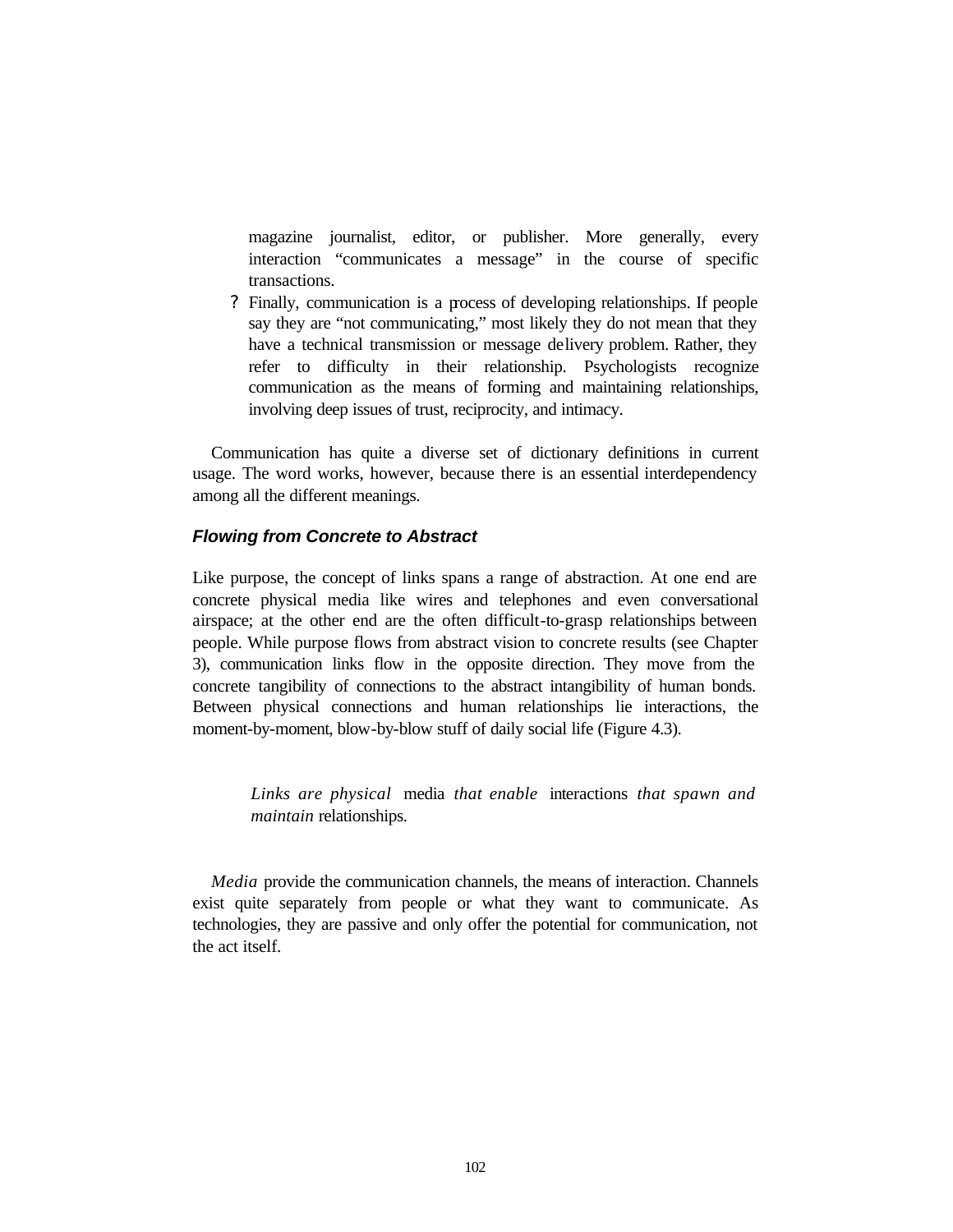| Figure 4.3        | <b>Communication</b> | <b>Links</b>         |  |
|-------------------|----------------------|----------------------|--|
| Media             | <b>Interactions</b>  | <b>Relationships</b> |  |
| <b>Technology</b> |                      | People               |  |
| Medium            | Process              | Patterns             |  |
| Physical          | Observable           | Experience           |  |
| Data              | Behavior             | Learning             |  |
| Nervous system    | <b>Thinking</b>      | Knowledge            |  |
|                   |                      |                      |  |

*Interactions,* on the other hand, are all about process. To communicate is to interact; to interact is to communicate. Interactions are not separate from the people involved and how they interpret experience. They are also behaviors that generate public information for observers. Researchers study interactions to understand the dynamics of groups and teams.

*Relationships* represent the cumulative effects of interactions, however few or brief. They are the patterns that simplify the complexity of human interactions, the learning and emotions retained from the intensity of direct experience and fed back into future interactions. Over time, relationships develop among people in a group because of their interactions with one another, eventually enabling them to become a team.

## *Mapping Relationships*

One day early in the life of Apple Computer's new global software engineering organization, vice president Steve Teicher called a small meeting of senior staff. He wanted to map the web of relationships that already enmeshed the fledgling group. He went to the white board, which covered a 15-foot-long wall, and started to draw circles with names as people kept up a steady stream of suggestions. By the time he was done, dozens of interconnected circles ringed the board.